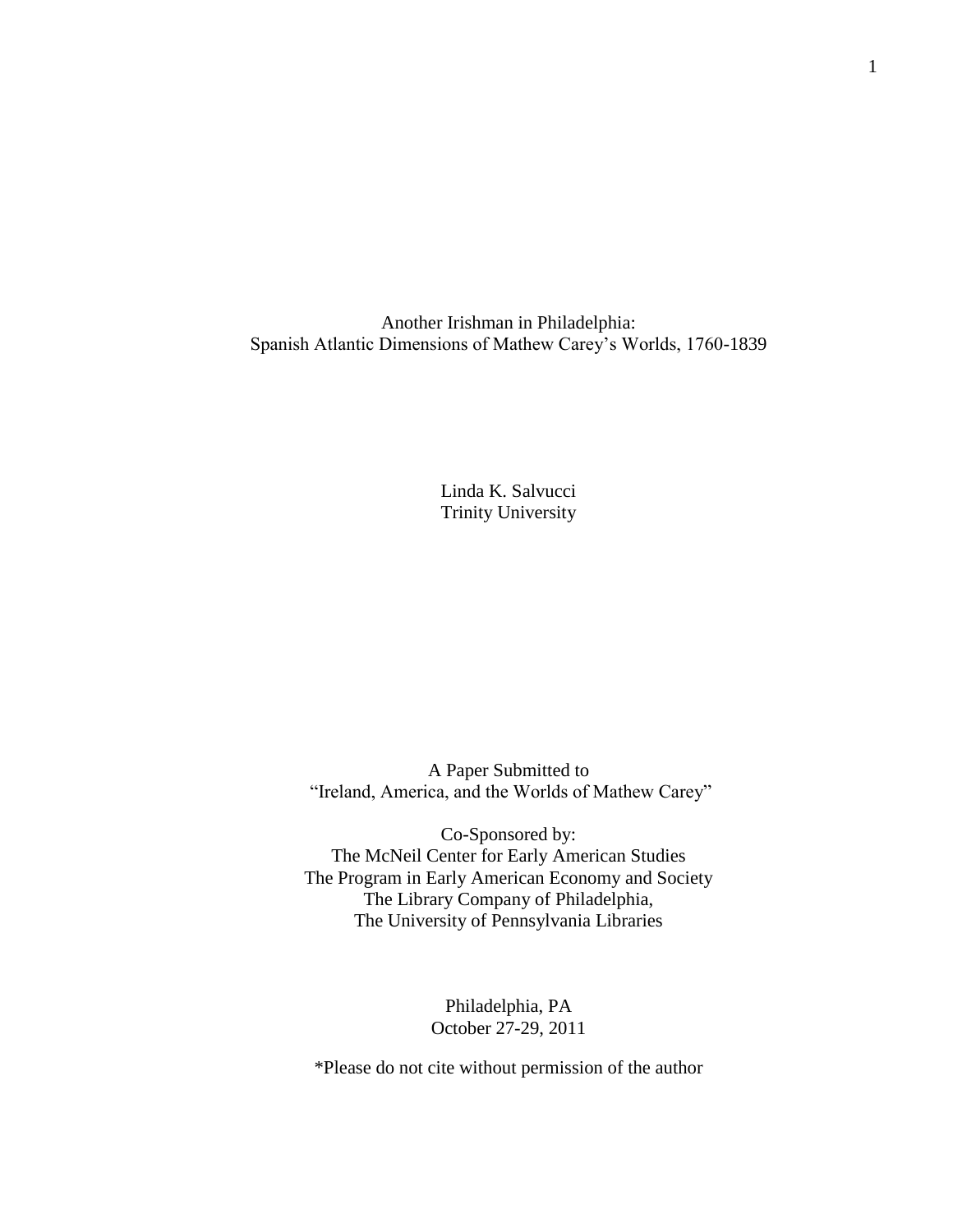Born in Ireland around 1760, he migrated to Philadelphia in the early 1780s. By the middle of the next decade, he had established himself in prominent business, social and Roman Catholic circles in the nation"s capital, married, and had members of his growing family baptized in St. Joseph"s Church. In the new century, he became deeply embroiled in the contentious politics of St. Mary"s Church, particularly during the Hogan Schism. In the 1820s and 1830s, he pursued a variety of domestic economic opportunities and interests. After a full and successful life, he died in 1839. A thumbnail rendering of Mathew Carey's life to be sure, but the individual described here is one John Leamy, who built his substantial fortune initially by trading from Philadelphia with ports throughout the Spanish Atlantic.

The historical record, especially on this side of the Atlantic, reveals far more about Mathew Carey than his contemporary John Leamy, and even less about the nature of the relationship they enjoyed over the years. It is clear that they lived, worked, socialized, worshipped, and politicked in extremely close proximity not only to each other but also to an intriguing cast of characters from the Spanish Empire who moved through Philadelphia in the transformative years of the early republic. Naturally, these Peninsular and "Pan-American" Spaniards were attracted to the city that served as the political and cultural capital of the new nation from 1790 to1800, but for them Philadelphia was also the North American port with preeminent and persistent ties to the Spanish Atlantic. Yet, it was precisely during this era of opportunity for personal advancement for Carey and Leamy that the Pennsylvania metropolis began to lose ground overall in foreign trade to rising competitors in New York and Baltimore. The overlapping worlds of Mathew Carey and John Leamy changed dramatically during their shared lifespan, and the concurrent reconfiguration of the Spanish Empire played a not insignificant role in this transformation. Indeed, what we can piece together about the career of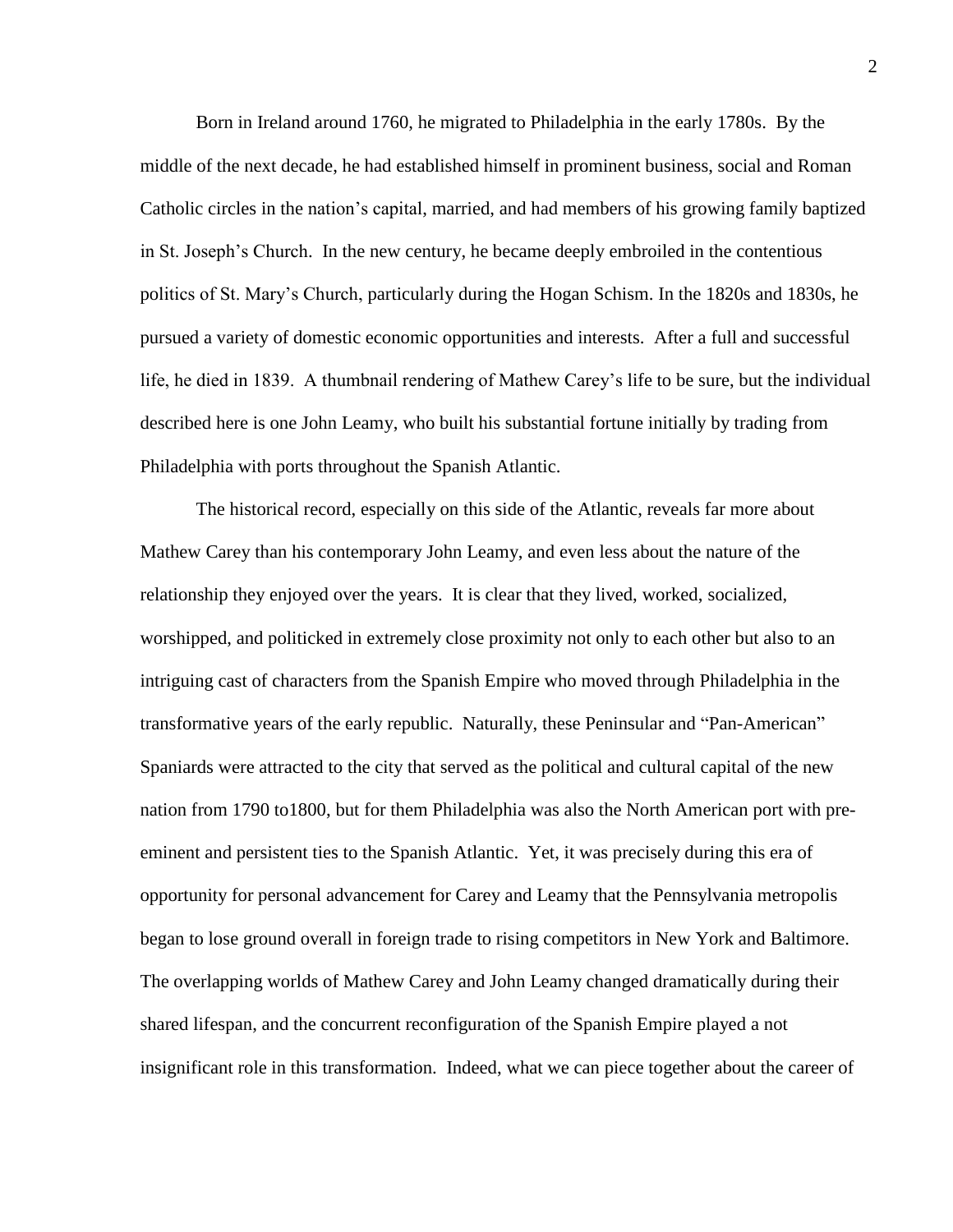John Leamy may reflect the broader redefinition of Philadelphia"s position in the North American and Atlantic economies.

# **The 1780s: Establishing a Network of Experience and Influence**

While Mathew Carey left volumes of published works, including a series of autobiographical letters from the 1830s, there are no comparable sources generated by John Leamy; nor does a run of any of his business records appear to have been preserved. We do know that both life stories began in Ireland around 1760, perhaps a few years earlier for Leamy. There Carey learned the printer-bookseller"s trade in the late 1770s, and then briefly fled from Ireland to France. By that point, Leamy had already departed permanently from Ireland, probably early in his adolescence, to be "educated" in southern Spain. We do know that he became fluent in Spanish. We do not know why or how he came to reside in Cádiz and/or Sevilla in the first place, nor for how long he stayed. Nor do we know how and why Leamy, identified in 1780 as a resident of Philadelphia, was commissioned as commander of the *Adventure*, a Pennsylvania privateer brig, although his connection to the city could have been made through the flour-trading Meade family.<sup>1</sup> Leamy then may have re-crossed the Atlantic, since the next year, he delivered letters, luxury goods and funds to Francisco Rendόn, secretary of the Spanish legation who resided in Philadelphia for the first half of the decade. In the interlude between the death of Juan

<sup>&</sup>lt;sup>1</sup> The *Adventure* is listed on American War of Independence- At Sea, at <http://www.awiatsea.com/Privateers/A/Adventure%20Pennsylvania%20Brig%20%5BLeamy%5D.html>, citing the Naval Records of the American Revolution, among other sources; a bond of \$20,000 had been given by the commander, Leamy, and one of the owners, Alexander Nelson. The Meade family also had roots in Ireland (Tipperary), with multi-generational connections both to Cádiz and to the Philadelphia flour trade. One of Richard W. Meade"s sons had "Leamy" as his middle name.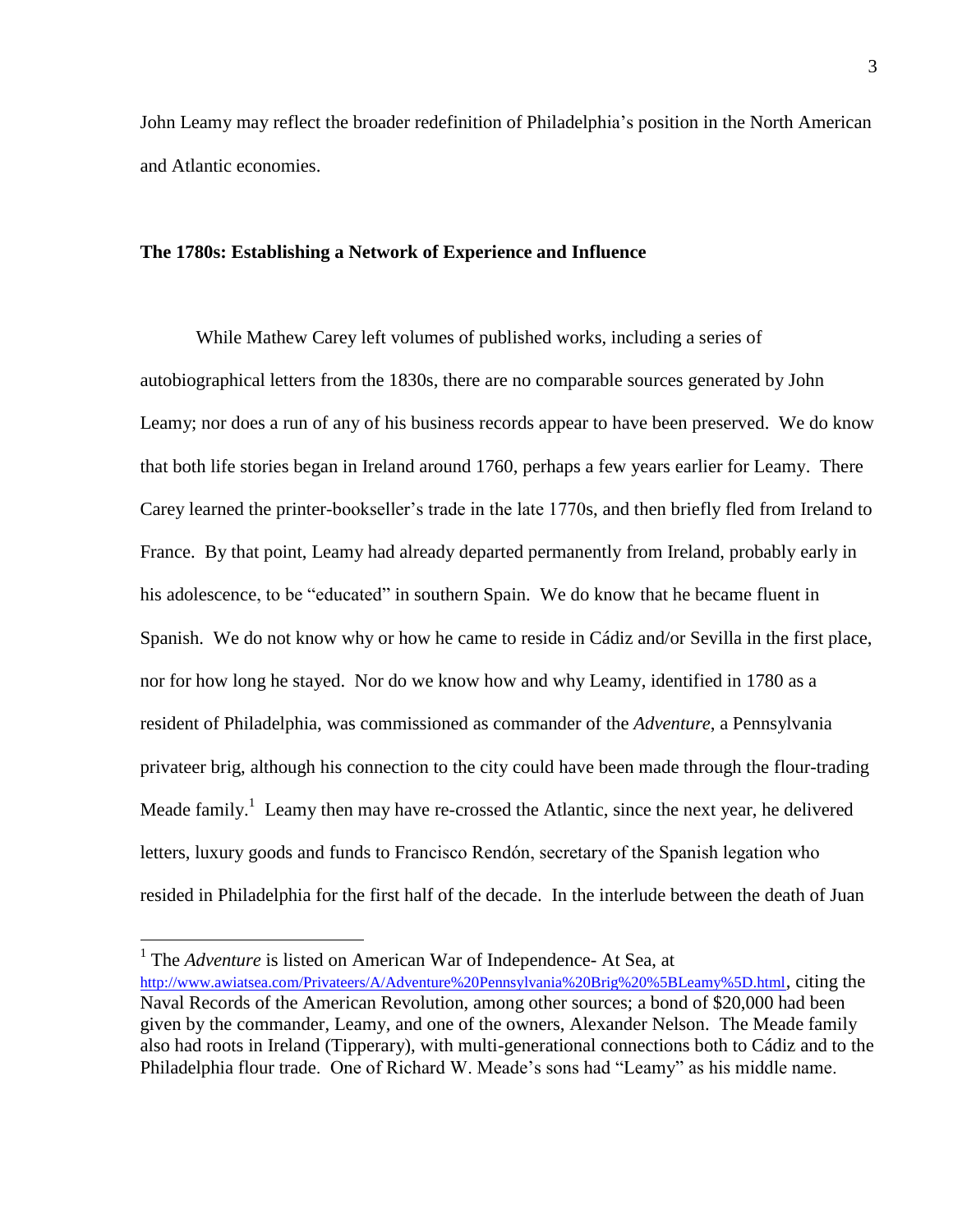de Miralles, the designated Spanish observer to the Continental Congress, and the arrival of Diego de Gardoqui, the first Minister Plenipotentiary of Spain to the United States, Rendόn was just the right contact to nuture.<sup>2</sup> Leamy's attentions to the Spanish secretary appear to have advanced the Irishman's fortunes in fairly short order. By 1786, the same year that Rendón returned to Spain after ending a scandalous relationship with a Philadelphia merchant"s daughter, Dr. Benjamin Rush referred to Leamy as a "respectable merchant" when recommending that his brother James, though an acknowledged Catholic, be admitted to the College of Carlisle. Rush pointed out that this would demonstrate the "liberal spirit" of both town and institution, and further implied (correctly, it turned out) that Leamy"s appreciation would yield significant results in terms of future referrals.<sup>3</sup>

In 1788, Gardoqui, from a prominent merchant family in Bilbao, acknowledged that Leamy had assisted him with certain matters, including the recruitment of Pennsylvania artisans to settle and work in Spanish Louisiana.<sup>4</sup> Moreover, Leamy also ingratiated himself with Gardoqui"s two young subordinates, Josef de Jáudenes y Nebot and José Ignacio Viar, who had settled in Philadelphia around 1784, the year of Mathew Carey's arrival in the city. It was also in 1784 that Spain tried to close off direct North American trade to Cuba, which had been allowed

 $2^2$  For a full discussion of Rendón, see Linda K. Salvucci, "Atlantic Intersections: Early American Commerce and the Rise of the Spanish West Indies (Cuba)," Business History Review, 79 (Winter 2005), 781-810, especially 785, 790-795. For Gardoqui and his subordinates, see Michael A. Otero, "The American Mission of Diego de Gardoqui, 1785-1789," Ph.D. diss., The University of California at Los Angeles, 1948; and José Antonio Armillas, in [no editor], Suma de estudios homenaje a Dr. Canellas (Zaragoza, 1969), pp. 51-76.

<sup>&</sup>lt;sup>3</sup> Dr. Benjamin Rush to John Montgomery, Philadelphia, Sept. 5, 1786, Mss. Correspondence of Dr. Benjamin Rush, Dickinson College, part. two, vol. 42, Library Company manuscript at the Historical Society of Pennsylvania.

<sup>&</sup>lt;sup>4</sup> Diego Gardoqui to Esteban Miró, New York, Oct. 15 and Sept. 8, 1788, Archivo General de Indias (Sevilla), Cuba, legajo 104A.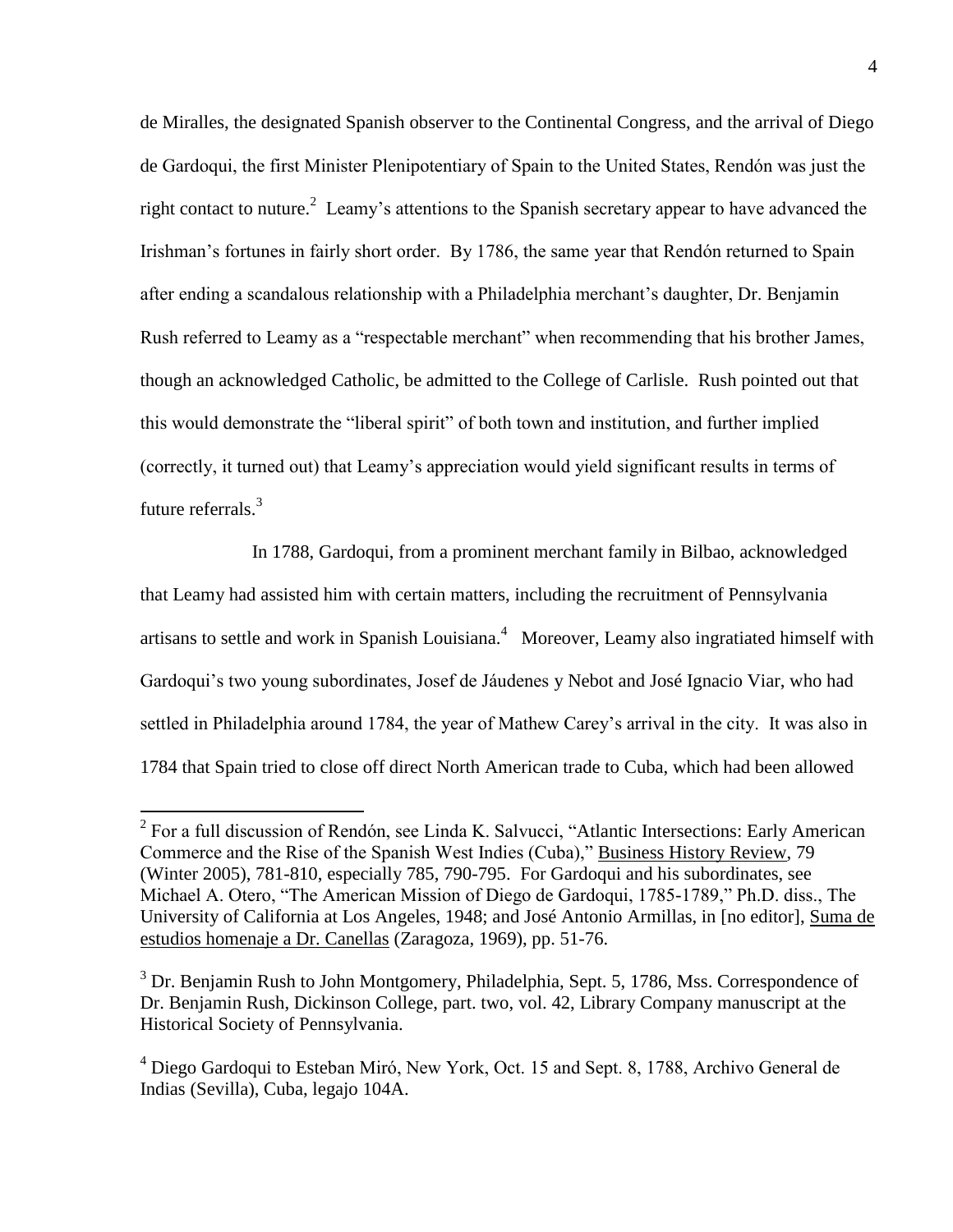during the Revolutionary war to feed both troops and the expanding population. Future prospects for trade with the island may have seemed bleak to some, but Leamy"s assiduous cultivation of the Spaniards paid off within a few short years. When Jáudenes and Viar were charged with obtaining food supplies for the neighboring colony of Santo Domingo in 1791, they approached Leamy, who promptly diverted one of his ships, already loaded for a French Caribbean port, to the Spanish destination instead. The two Spaniards wrote to their superiors of Leamy"s "zeal and partiality" for Spain and underscored his refusal to take excessive profits from the venture.<sup>5</sup> These were the very men who were by then charged with issuing licenses (ostensibly free permits) for North Americans to trade with ports in Cuba, reopened partially and in stages between 1789 and 1793 by officials on the island. Thus, while the record yields maddeningly scant detail, it is clear that Leamy spent the 1780s shrewdly establishing himself as a respectable and wellconnected merchant in Philadelphia, with first-hand experience in the commercial hub of Cádiz, as one who was ready and eager to trade as much as possible with Spain and its American colonies.

#### **The Early 1790s: Deepening Ties in Philadelphia and around the Spanish Atlantic**

The early 1790s proved to be exceptionally good years for John Leamy. While he continued to cultivate Jáudenes and Viar, he himself was listed in the 1791 Philadelphia City Directory as an "Agent for His Catholic Majesty," although it is not clear what his duties were, given the presence of so many Spanish diplomats in Philadelphia. Perhaps it served as a public signal that he was one of the privileged foreigners allowed to enjoy the benefits of imperial trade

<sup>&</sup>lt;sup>5</sup> Josef Jáudenes and José Antonio Viar to the Conde de Floridablanca, Phila., Oct. 18, 1791, Archivo Histόrico Nacional (Madrid), Estado, leg. 3894 bis.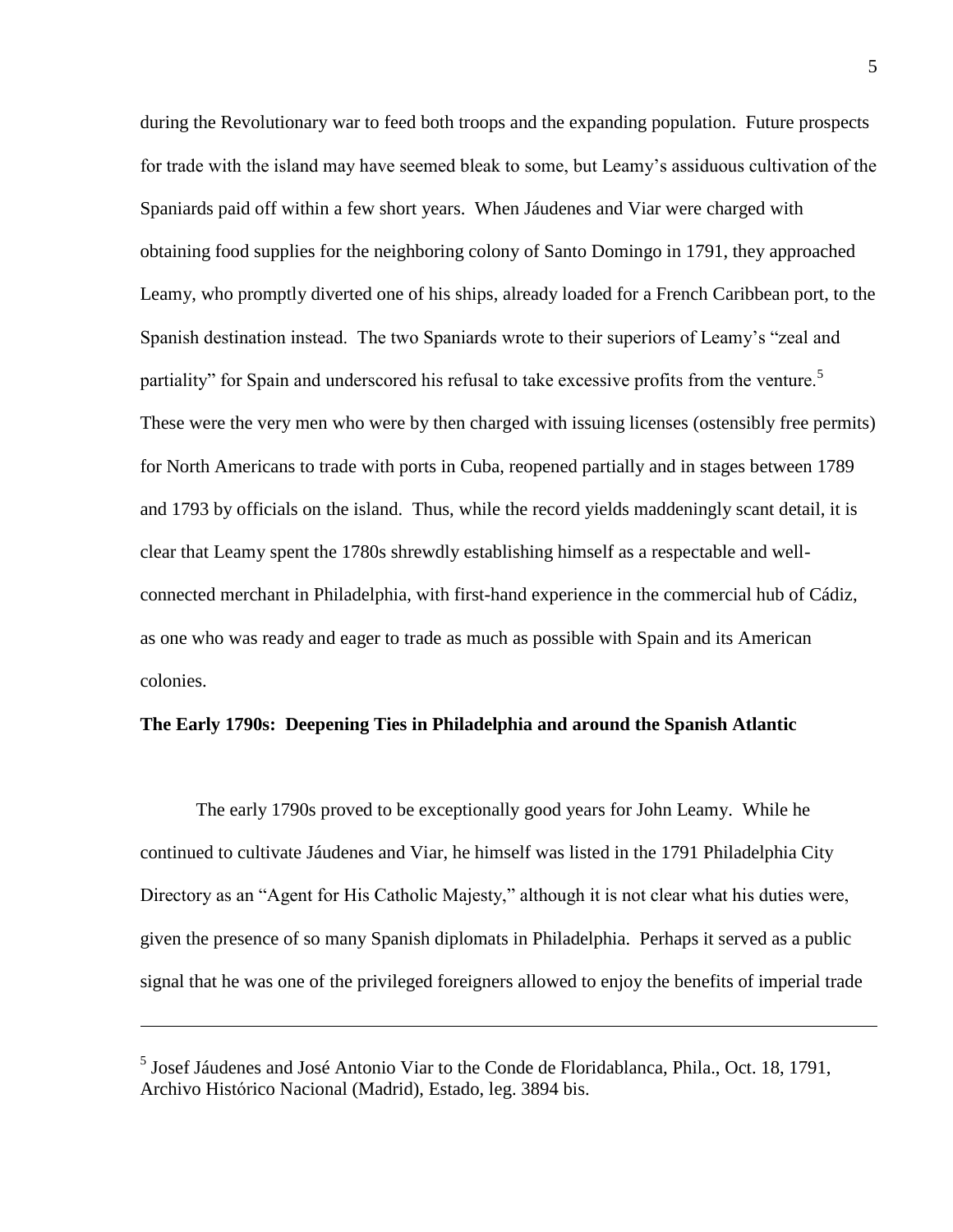that could not always be reserved solely for Spaniards under Charles IV. Business and personal relationships continued to overlap. When Jáudenes married the daughter of Boston trader and Spanish consul John Stoughton, the couple moved into a house in Philadelphia owned by Leamy.<sup>6</sup> Still, he did not forget his Irish roots. Like Carey, and along with George Meade and other successful flour merchants, Leamy was an active member of both the Hibernian Society (1790) and the Friendly Sons of St. Patrick  $(1792)$ .<sup>7</sup> They also worshipped with the politically and diplomatically prominent, including members of the Spanish delegation, at St. Mary"s Roman Catholic Church. Once St. Augustine"s Church opened in 1796, the list of original pew holders included both Carey and Leamy, and further reflected the Irish-Spanish-flour-trading nexus of Commodore John Barry, Thomas Fitzsimmons, Richard Meade and Joseph Viar.<sup>8</sup> Extending beyond Irish Catholic circles, by the mid-1790s Leamy was recognized as a member of the "newer aristocracy"; he was admitted to the elite First City Troop and was active in "one of the city's major prestige organizations."<sup>9</sup> Leamy was also one of the original 60 subscribers to the theater that came to Philadelphia (at Chesnut above Sixth) in 1794; he paid \$300 for one share.<sup>10</sup> Like both Carey and the Spaniards, he too patronized City Tavern, which hosted the movers and shakers of national politics.

<sup>&</sup>lt;sup>6</sup> Policy No. 2611, Fire Blotter, III, [1794], Insurance Company of North America Archives (INAA), on the house owned by Leamy in which Jáudenes and his wife resided.

<sup>.&</sup>lt;br><sup>7</sup> John H. Campbell, <u>History of the Friendly Sons of St. Patrick and of the Hibernian Society for</u> the Relief of Emigrants from Ireland (Phila., 1892), especially pp. 62-63, 92, 98, 115, 151. A silhouette of John Leamy faces p. 120.

<sup>&</sup>lt;sup>8</sup> John Thomas Scharf and Thompson Westcott, *History of Philadelphia*, 1609-1884 (Phila., 1884), vol. 2, p. 1377.

<sup>&</sup>lt;sup>9</sup> Ethel Elise Rasmussen, "Capital on the Delaware: the Philadelphia Upper Class in Transition, 1789-1801," Ph.D. diss., Brown University, 1962, pp. 57-60, 172, 175.

<sup>&</sup>lt;sup>10</sup> Scharf and Thompson Westcott, History of Philadelphia, 1609-1884, v. 2, p. 970.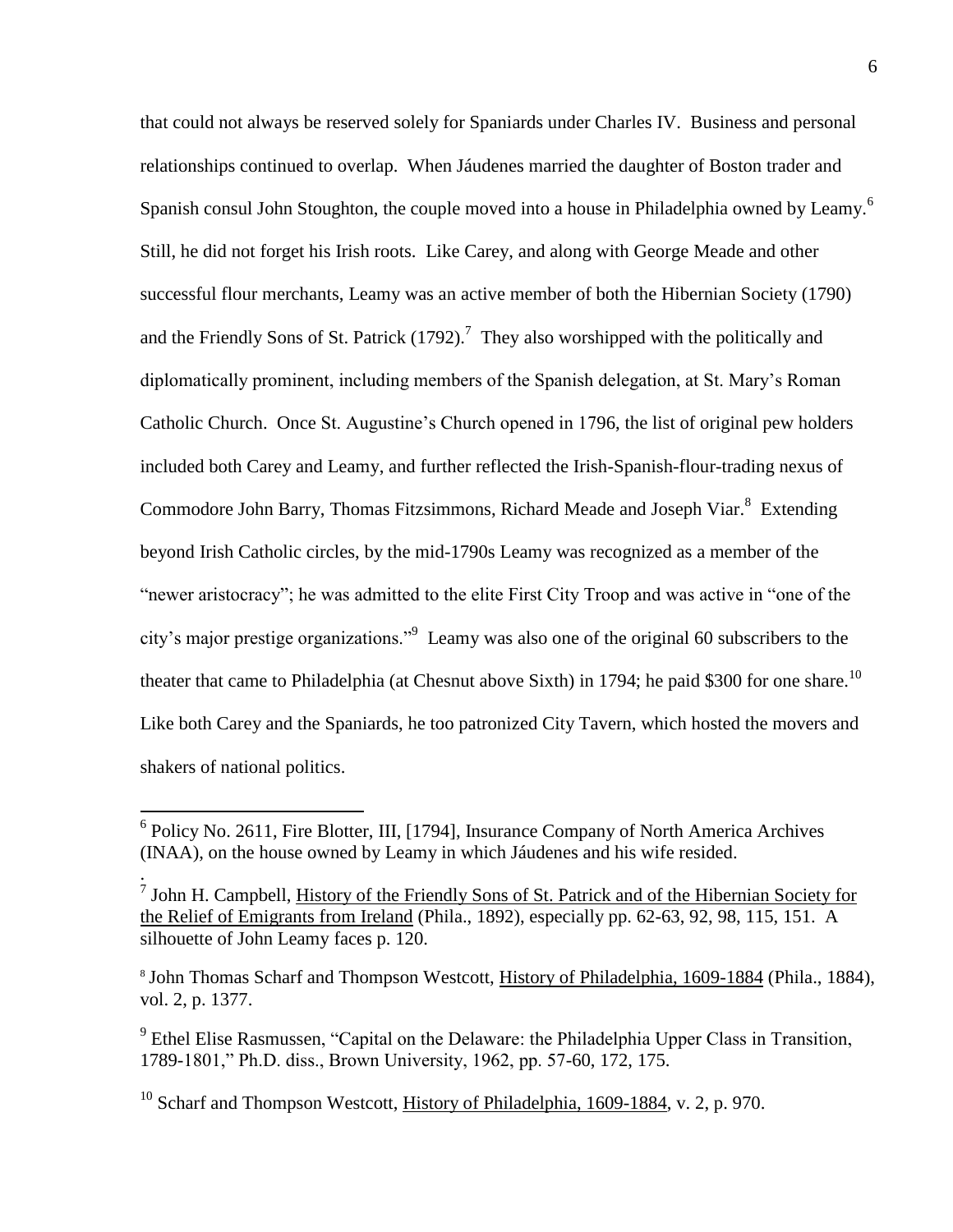John Leamy married Elizabeth Doughty on May 20, 1793; the trust for her dowry was executed by William Bradford and John Coxe. Their first child, Margaret, was born on April 13 of the following year; Josef and Matilda Stoughton de Jáudenes stood as her godparents.<sup>11</sup> Other known offspring included John Anthony, Louisa, Ann, and Elizabeth. From assorted bits of information from burial grounds and church records, it is possible to infer that, in addition to his brother James, John might have had a sister, and perhaps even his mother, residing at some point in Philadelphia as well. $^{12}$ 

The Insurance Company of North America (INA) was founded in Philadelphia in 1792.

Not only did John Leamy serve as one of its original directors, remaining in this position until

 $\overline{a}$ 

1806; he also soon became "one of its best customers," taking out at least 200 policies during this

<sup>12</sup> Norris Stanley Barratt, Outline of the History of Old St. Paul's Church, Philadelphia, PA, 1760-1898 (Colonial Society of PA, 1917), pp. 21-218, accessible at [http://www.usgwarchives.org/pa/1pa/1picts/StPaul/ospc1.html.](http://www.usgwarchives.org/pa/1pa/1picts/StPaul/ospc1.html) The Leamy family vault was opened for "Mrs. Leamy" on August 23, 1823, but John Leamy"s wife died in 1845. Likewise, another opening for "Ann Leamy" occurred on September 19, 1823, but John and Elizabeth"s daughter Ann did not die until the 1878.

 $11$  For the Leamy marriage, see "Marriage Record of Christ Church, Philadelphia, 1709-1806," printed in Record of Pa. Marriages prior to 1810, vol. 1 (1895), p. 161, as printed in Pennsylvania Archives, second series, vol. 8, accessible through USGenWeb Archives at [http://usgwarchives.net/pa/1pa/paarchivesseries/series2/vol8/pass85.html.](http://usgwarchives.net/pa/1pa/paarchivesseries/series2/vol8/pass85.html); for the trust, see The Statutes at Large of Pennsylvania: Laws Passed Session 1824/25 (Harriburg, 1911), accessible at [http://files.usgwarchives.net/pa/1pa/xmisc/1825laws.txt.](http://files.usgwarchives.net/pa/1pa/xmisc/1825laws.txt) For Margaret's baptism at St. Joseph's Church on June 17, 1794, see "Sacramental Registers" in Records of the American Catholic Historical Society, vol. 16 (Phila. 1905), p. 59; for John, on July 5, 1796, same volume, p. 330; for Louisa, on May 7, 1798, RACHS, vol. 17 (1906), p. 14; and for "Anna" on Sept. 10, 1800, same volume, p. 475. I have not yet located Elizabeth"s baptismal record, although she is listed in sources from the 1850s (as Elizabeth HL Stout) as a surviving daughter. Eleanor Carey, the daughter of Mathew Carey and Bridget Flahavan, was baptized the same year as Louisa: RACHS, vol. 17 (1906), p. 8.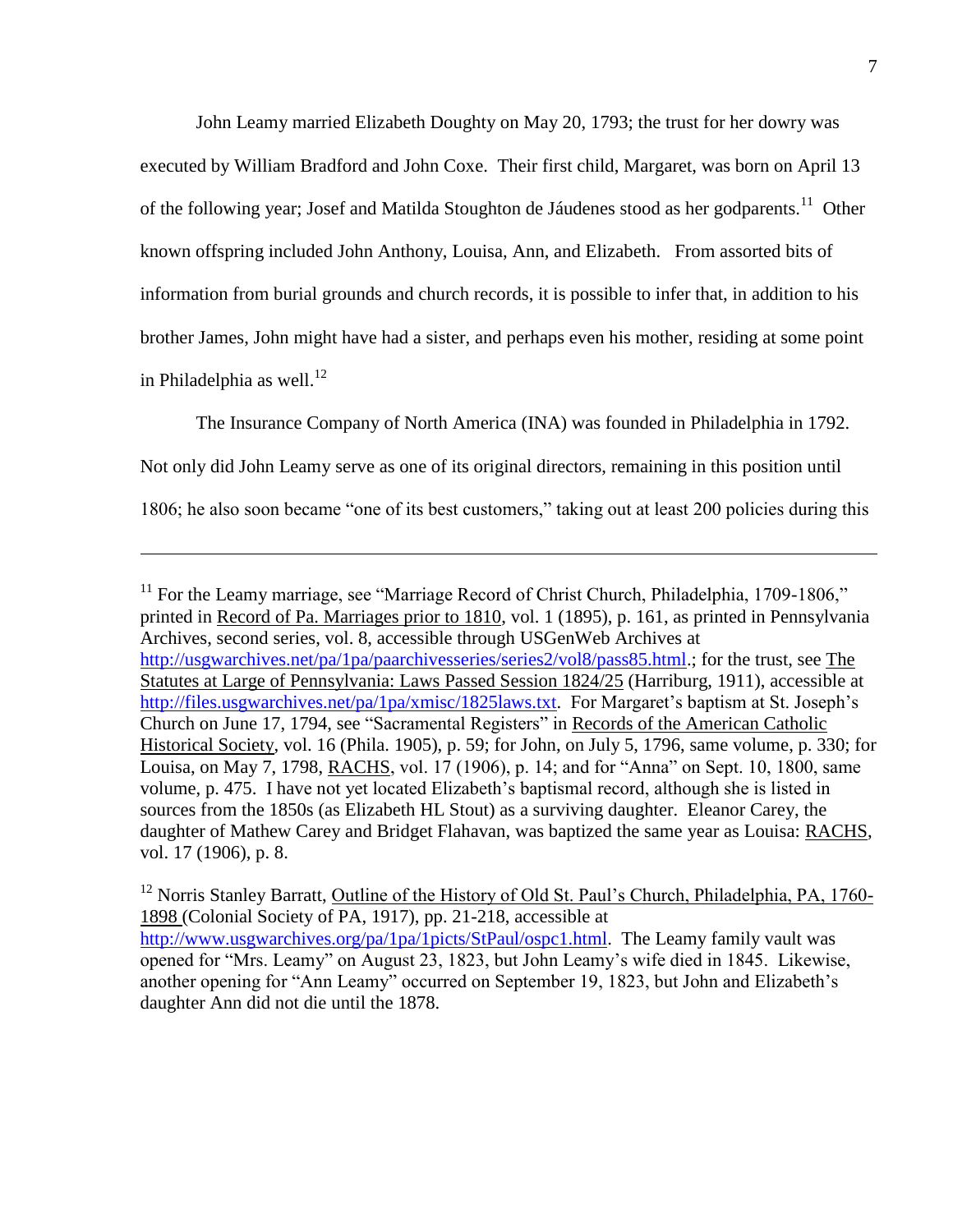tenure on the board.<sup>13</sup> During 1792 and the first half of 1793, he purchased insurance to cover several voyages to New Orleans, although some cargoes were also insured for other Caribbean destinations. By the fall of 1793, once the Captain-General had opened Cuba"s trade to ships from North America, Leamy shifted his focus principally to Havana.<sup>14</sup> Around this time, brother James set up residence in the Cuban port, and it appears that Spanish functionaries there broke with established procedures to smooth the arrival of consignments to him. No wonder that John Stoughton was particularly anxious to meet James on his own frustrating voyage as a supercargo to the Spanish West Indies in 1794-95. Meanwhile, Leamy"s most trusted supercargo became Patrick Hayes, another Irishman and nephew of Commodore John Barry.<sup>15</sup>

Leamy sent cargoes composed mainly of "Philadelphia flour" to Havana, whose expanding white, free black and black populations simply could not be fed, as they were expected to be in theory, by Spanish imperial producers in northern Spain and central Mexico. Between September 10, 1793 and March 8, 1794, Leamy took out eight different INA policies on Havanabound ships, carrying on average some 2000 barrels of flour, which made him a large-scale exporter.<sup>16</sup> The Cuban port was attractive for other reasons, however. Specie sent from Mexico often accumulated on the island, and needed to be shipped out to North America and Europe. In March 1794, Leamy purchased six separate INA policies to protect different vessels carrying

<sup>&</sup>lt;sup>13</sup> Marquis James, Biography of a Business, 1792-1942: Insurance Company of North America (New York, 1942), p. 36. The count of the policies is mine.

<sup>&</sup>lt;sup>14</sup> Leamy's policies for these years are scattered throughout the Marine Blotters, INAA, volumes A-D.

<sup>&</sup>lt;sup>15</sup> Campbell, Friendly Sons of Saint Patrick, p. 96-98. When Hayes died in 1856, he was worth \$16,000. Will of Captain Patrick Hayes, 1856, No. 295, Philadelphia City Archives.

<sup>&</sup>lt;sup>16</sup> Marine Blotters, INAA, vol. B, pp. 43, 71, 77, 107, 130 and vol. C, pp. 19, 21, 22.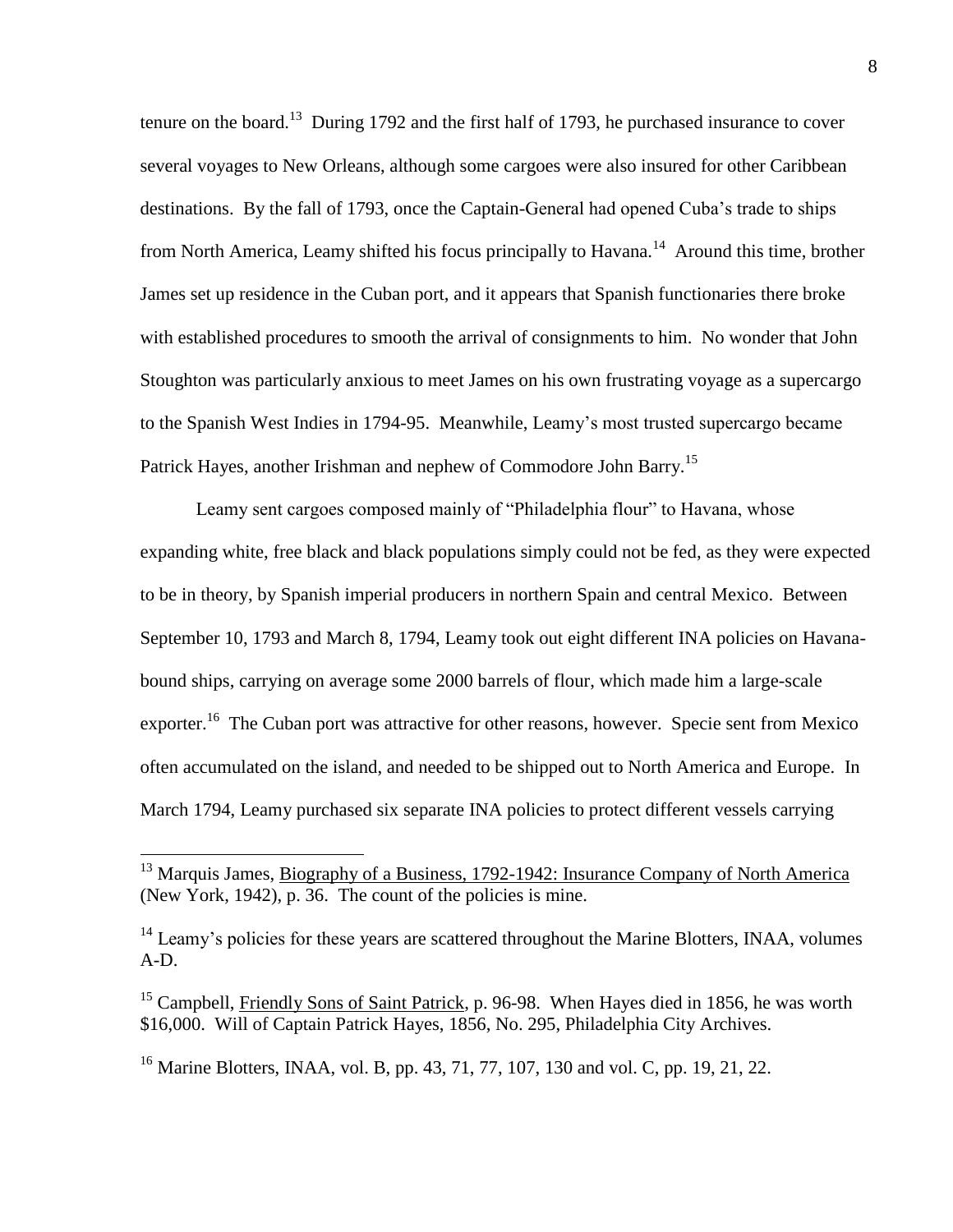specie from Havana in amounts ranging from \$7,000 to \$24,000. Six months later, he purchased another policy on \$80,000 worth of specie to be transported out of Cuba.<sup>17</sup>

Not unlike Mathew Carey, by the middle of the 1790s, John Leamy had made quite a success of himself in Philadelphia. He had his own counting-house near Third and Walnut Streets. By 1797, he had purchased a nice country estate north of the city.<sup>18</sup> In addition to his position on the Board of the Insurance Company of North America, he served from 1793 to 1796 as a director of the Bank of Pennsylvania. The yellow fever epidemic of 1793 that loomed so large in Mathew Carey"s world seems hardly to have affected Leamy"s at all, as he continued to trade actively even during the worst months. The Spanish-speaking Irish immigrant thus appeared uniquely positioned to take even further advantage of his imperial connections and experience, as well as his ready access to insurance instruments that reduced risk. And then his—that is, the Atlantic-- world began to change at a dizzying pace.

# **1796-1807: Neutral Trade: Unparalleled Opportunities and Unforeseen Challenges**

The most immediate indication of changes to come involved one of John Leamy"s closest personal and commercial relationships. In 1796, Josef Jáudenes was named the Intendant of Majorca, in part, it was said, because he did not work well with Gardoqui's successor as Minister Plenipotentiary, Carlos Martínez de Irujo (after 1802, the Marqués de Casa Irujo). On July 20,

 $17$  Marine Blotters, INAA, vol. C, pp. 15-19 and vol. D, p. 180.

 $^{18}$  Policy No. 531, Fire Blotter, I, INAA, dated Aug. 1, 1797, for \$5000 on a two-story stone house "on the west side of the Frankford Road about three and an half miles from Philadelphia called Tusculum."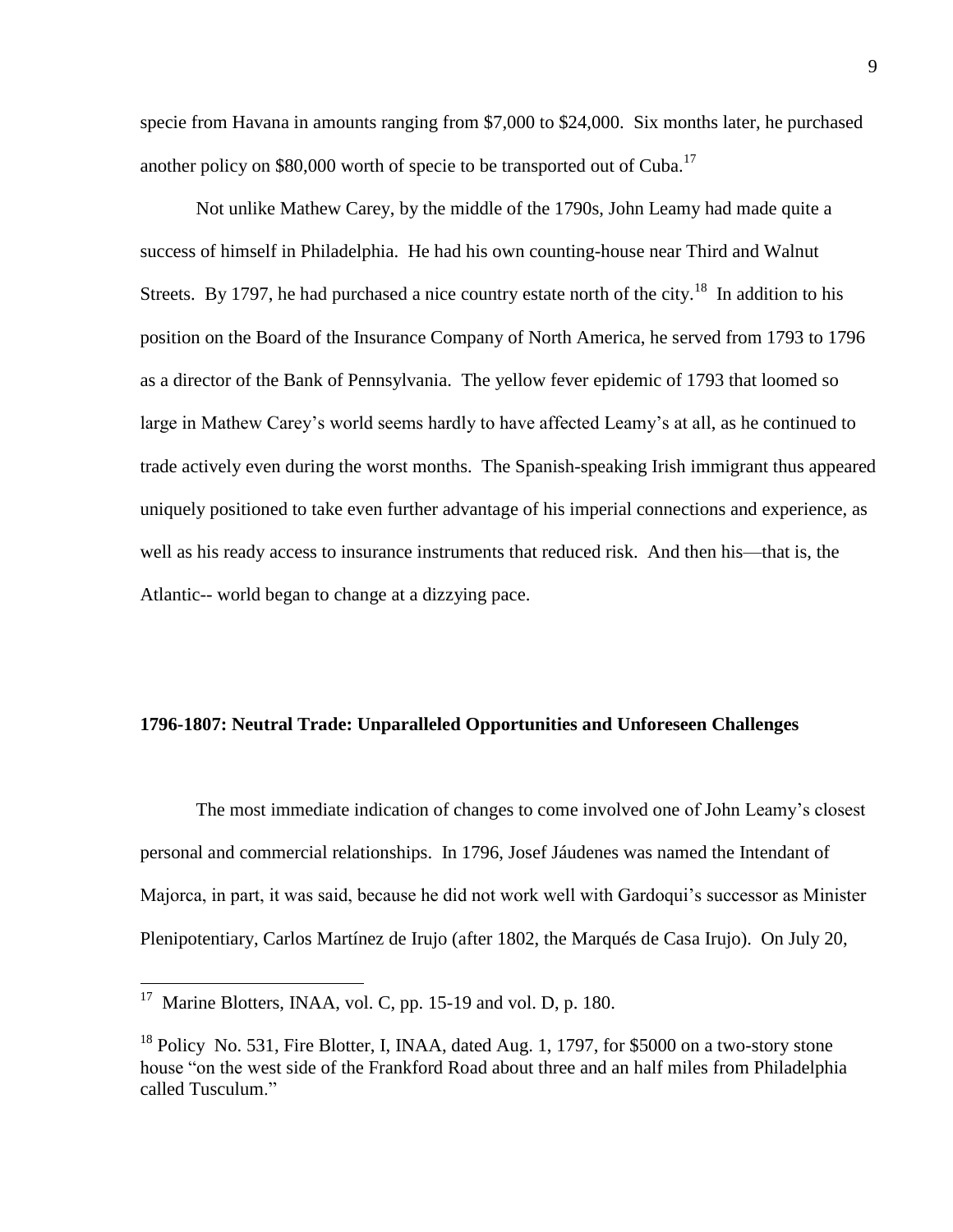1796, Leamy took out a \$15,000 policy on the shipment across the Atlantic of "Plate, Jewells  $\&$ Furniture" and other belongings from the Jáudenes' household, and bade farewell to the friend who had facilitated his rise to prosperity; he also appeared to be in charge of assets that Jáudenes left behind for safekeeping in Philadelphia.<sup>19</sup> Irujo, meanwhile, quickly cemented his own standing with the Philadelphia elite by marrying the teenaged daughter of Pennsylvania Chief Justice and Governor Thomas McKean; she converted to Roman Catholicism two days before her wedding.<sup>20</sup> How Irujo and Leamy interacted is not totally clear. Although the Spaniard later would defend Leamy against charges made against him by Valentín Foronda, the Spanish consul general from 1802-1807, Irujo soon formed his own business partnership-- not with Leamy, but with the Barry brothers of Baltimore, who were deeply involved with Mopox monopoly described below.

Aside from the transfer of diplomats in and out of Philadelphia, far bigger changes were afoot in the Spanish imperial world. It is a very complicated story, but Spain, after fighting with Great Britain against Napoleon from 1793 to1795, became an ally of the French in 1796 and then declared war on Great Britain that October. Trade, particularly between Spain and its colonies, was seriously disrupted by these hostilities; the transport of basic food supplies to Cuba was

<sup>&</sup>lt;sup>19</sup> Marine Blotter, INAA, vol. G, policy no. 3305. John Leamy to John Stoughton, Phila., March 13, 1797, Pennsylvania State Archives, MG-8, Pa. Collection (Misc.), No. 476, comments upon the uncertain situation in Spain: "…do your letters make any mention of Mr. Gardoqui being disgraced and confined in a Castle? If true, it is a serious charge and may eventually prove injurious to our Friend"s Family and connections, wherefore I think it a fortunate circumstance that he left so much secure at this side in case of accident." Recall that Jaudenes' wife was Stoughton"s own daughter.

 $20$  RACHS, vol. 17 (1906), p. 3; Eric Beerman, "Spanish Envoy to the United States: Marqués de Casa Irujo and his Philadelphia Wife Sally McKean," The Americas, 37 (1981), 445-456; Sandra Sealove, "The Founding Fathers as Seen by the Marqués de Casa Irujo," The Americas, 20 (1963), 37-42.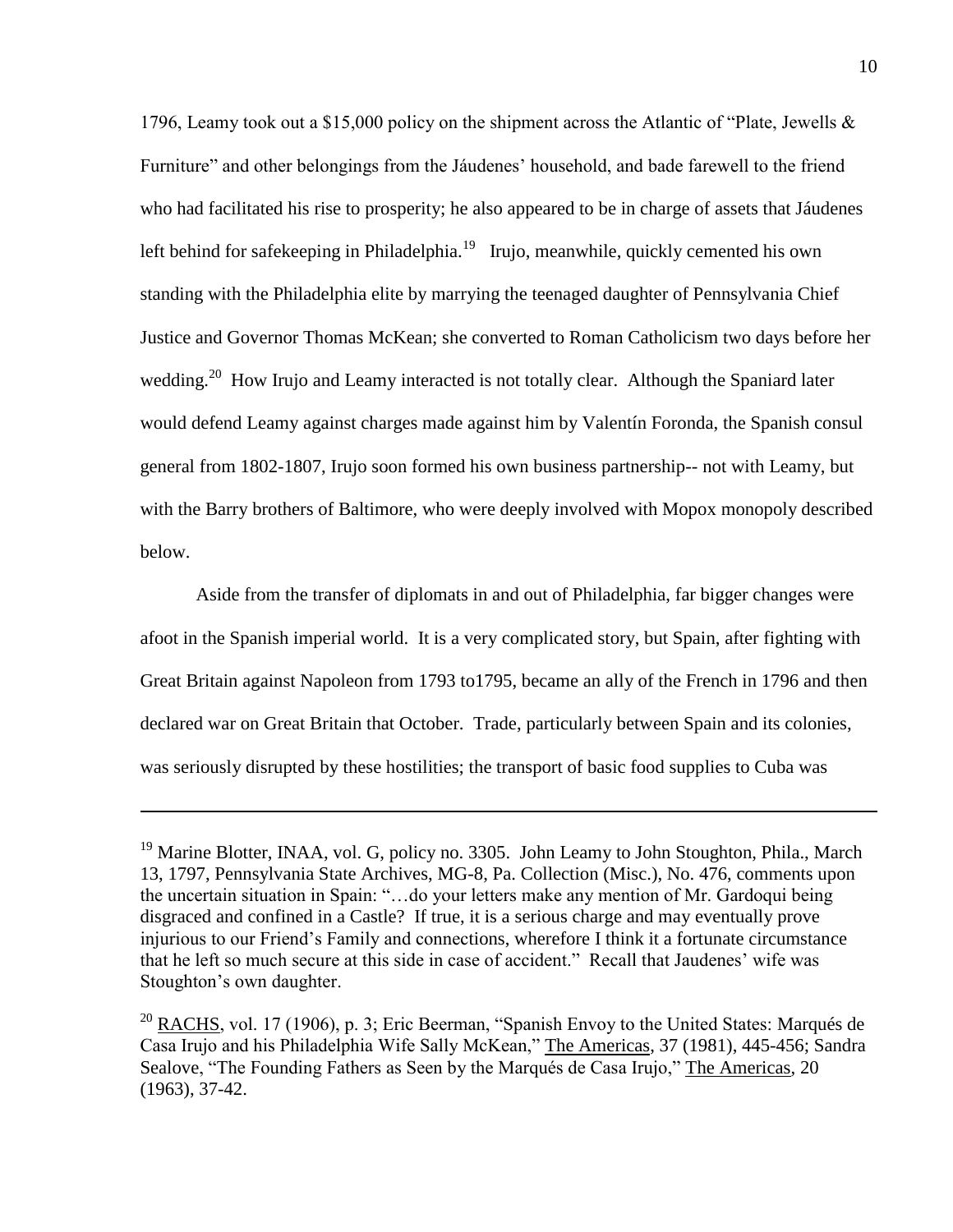threatened just as its "sugar revolution" was taking off. To meet the projected shortages, both the Captain-General and the Intendant (officials who often took opposite positions on commercial matters) agreed that Havana should be opened to neutral shipping for three months  $21$  Their decision was reluctantly approved post facto in Madrid in July, but then on November 18, 1797, a royal order opened all Atlantic and Caribbean ports of the Spanish Empire to neutral traders on a temporary basis, provoking the ire of the commercial establishment in Cádiz. This decree, in turn, was formally revoked on April 18, 1799 and colonial ports were presumably closed again to North American shipping, although they would be thrown open again between 1805 and 1807.

If these policy twists and turns are difficult enough to track, the situation in Cuba was even further complicated. In 1796, Manuel Godoy, the Court favorite responsible for the 1795 "peace" that effectively led to Spain"s going to war against Great Britain, had arranged for Charles IV to grant a "concession" to a young Cuban planter/aristocrat to sell rum directly in North America. The return cargoes would consist of up to 100,000 barrels of U.S. flour enjoying deeply reduced import duties. The Conde de Jaruco y Mopox enjoyed an unusually close relationship with Godoy, one that completely eclipsed any of Leamy"s links to lower-ranking Spanish diplomats in the United States or his former contacts in Cádiz.<sup>22</sup> Throughout 1797 and 1798, Mopox's agents bought up cargoes in the United States, transacting business with merchants such as John (not the Commodore) and James Barry of Baltimore. At the outset, there still seemed to be room for other

<sup>&</sup>lt;sup>21</sup> Stanley J. Stein, "Caribbean Counterpoint: Veracruz vs. Havana- War and Neutral Trade, 1797-1799," in Jeanne Chase, ed., Géographie du capital marchand aux Amériques, 1760-1860 (Paris, 1987, pp. 21-44. The authoritative study of metropolitan efforts to keep New Spain and Cuba within the Spanish Empire during these years is Barbara H. Stein and Stanley J. Stein, Edge of Crisis: War and Trade in the Spanish Atlantic, 1798-1808 (Baltimore, 2009).

<sup>&</sup>lt;sup>22</sup> Levi Marrero, Cuba: Economía y Sociedad-Azúcar, Ilustración y Conciencia (1763-1868) IV, Vol. XII (Madrid, 1985), pp. 59-61, 64, 71-72, 122, and 157, for information on Mopox.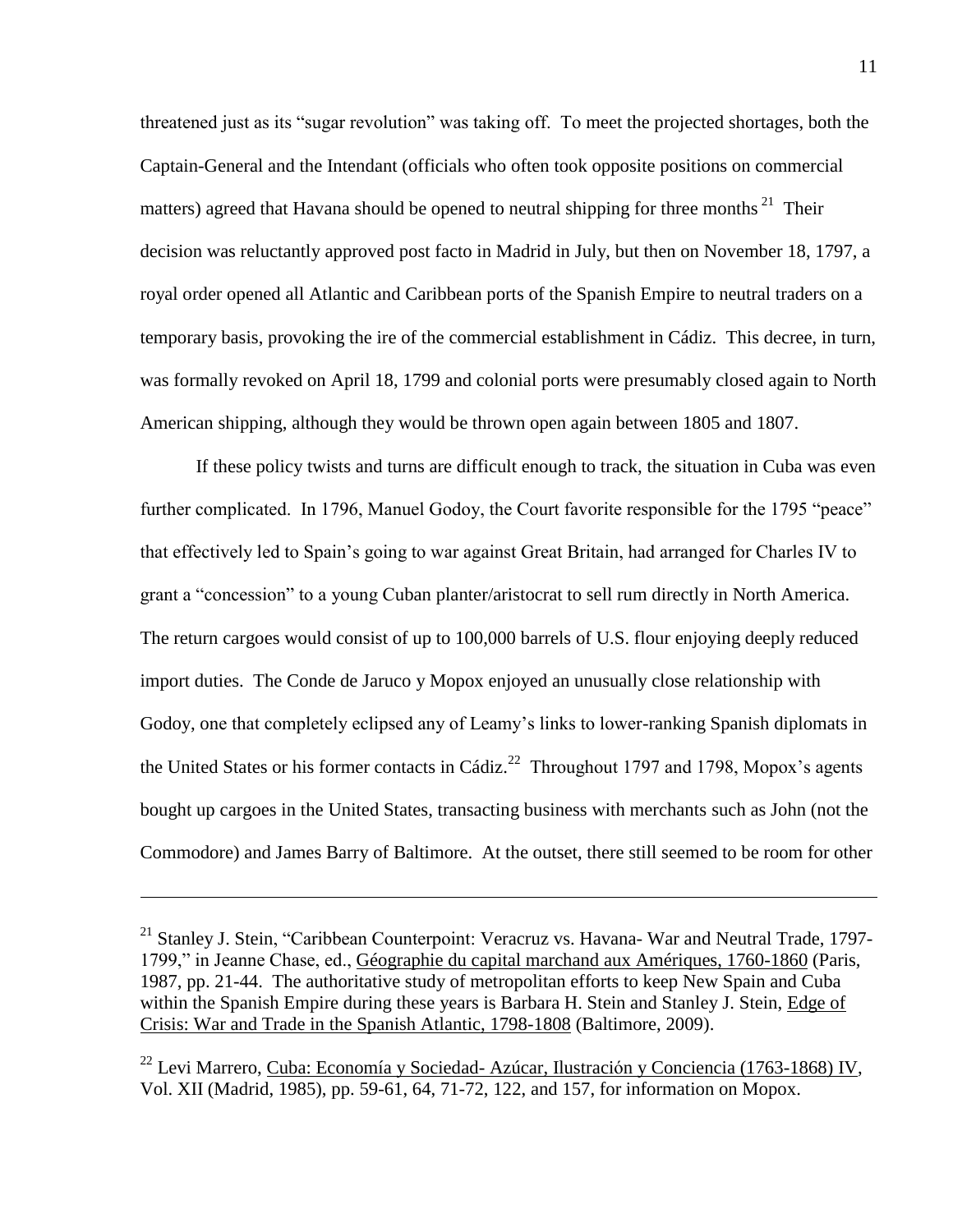flour suppliers to the island, but then too many concurrent shipments from the U.S. mainland defied the previous dire predictions of shortages and at times glutted the Havana market. It became difficult, if not impossible, for North American shippers to time arrivals. Needless to say, these contradictory occurrences-- the granting of a substantial individual monopoly on the one hand and the proclamation of "free trade" on the other—wreaked havoc for those attempting to trade with Cuba.

How did John Leamy respond to these challenges? As usual, the historical record is incomplete. Aside from the policy on the Jáudenes' personal effects mentioned above, Leamy took out only three INA policies in 1796, one at and from Philadelphia to Havana, one at and from Philadelphia to Hamburg, and one at and from Norfolk to "one port in France."<sup>23</sup> In 1797, he had some 27 policies written or amended. Eight specified Havana as a destination, and two more involved the Cuban port of Nuevitas. Other ports listed included Hamburg (for specie as well as goods), La Guayra, Hispaniola, and Petit Guave. In addition, Leamy took out two policies on shipments of coffee and cacao from Philadelphia to Baltimore. He also purchased three policies on behalf of merchants trading out of Norfolk, including one Moses Myers. Between January 19 and March 15, 1798, Leamy took out five new policies, all involving Havana and the Cuban port of Trinidad, and amended three others. Then, unfortunately, there is a gap in the INA Marine Blotters that runs from March 20, 1798 through April 19, 1799. The next entries under Leamy were dated May 17, 1799 and specified two voyages between Martinique and Havana. There

<sup>&</sup>lt;sup>23</sup> Marine Blotters, INAA, vol. G, pp. 52, 237, 299. The policy from Norfolk to "one port in France" very carefully stipulated: "The Assured warrants the above Vessel to be an American bottom, and that she carries with her the Documents necessary to prove her such, and it is hereby agreed that no Condemnation in a foreign Court shall operate to prevent the Assured's recovery of loss provided he shall satisfactorily prove the Property to be such as is warranted in the City of Philadelphia, and shall in other respects comply with the terms of this policy."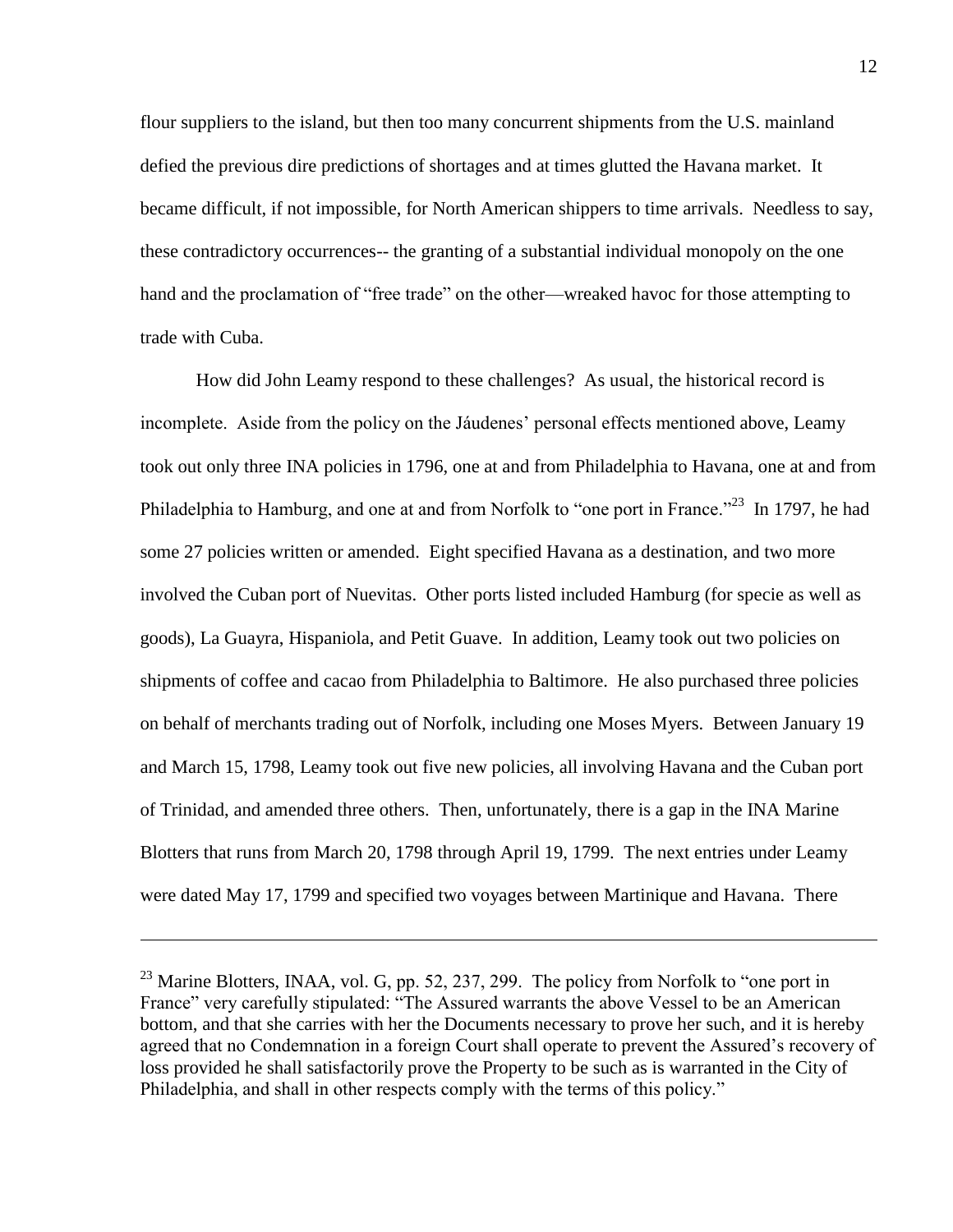were a few more INA policies written for Leamy during the remainder of that year, involving "one port of Delivery in Spain," another a voyage from Charleston to Surinam carrying property declared to be from Hamburg, one at and from Philadelphia to Havana and another to Carthagena, and two more for Moses Myers at and from Norfolk to Dominique and at and from St. Kitts to Norfolk. And then the subsequent (and complete) run of INA blotters contains nothing relating to Leamy until  $1805.<sup>24</sup>$ 

We can surmise that John Leamy was not working closely with Mopox and his agents, such as José María Iznardi, since very few of the ships carrying flour on the Cuban"s account actually sailed from Philadelphia.<sup>25</sup> This may have been a deliberate attempt to cut Leamy out, as the extraordinarily well-connected creole developed and utilized his own network of American merchants and Spanish functionaries that he could control and from which he could profit. But what of James Leamy; how was he faring in Havana, particularly during those fourteen months in 1798-99, when the Insurance Company of North America records are missing? Here the proverbial plot thickens, as John Leamy did something during this interval that he appears not to have done for most of the previous two decades.

Records from the French Spoliation Claims reveal that a ship named "Pallas," with Absalom L. Vernon as master, departed the United States in 1798 under Captain John Leamy of Philadelphia. This vessel was seized first by a French privateer and then recaptured by the

<sup>&</sup>lt;sup>24</sup> Marine Blotters, INAA, vols. H and I for the policies from 1797 and early 1798, and vol. K for 1799. Vol. J is missing from the collection of these records.

<sup>&</sup>lt;sup>25</sup> "Noticia de los Buques Neutrales que han exportado Arinas...," undated, C.M. Perez, no. 107, v. 2, Biblioteca Nacional José Martí (Havana), for a list of ships that brought over 47, 000 barrels of North American flour into Cuba under the Mopox concession between July 28, 1797 and August 16, 1798. Hardly any of these vessels came from Philadelphia. The vast majority sailed from Baltimore; the remainder from various southern ports, New York, and ports in New England.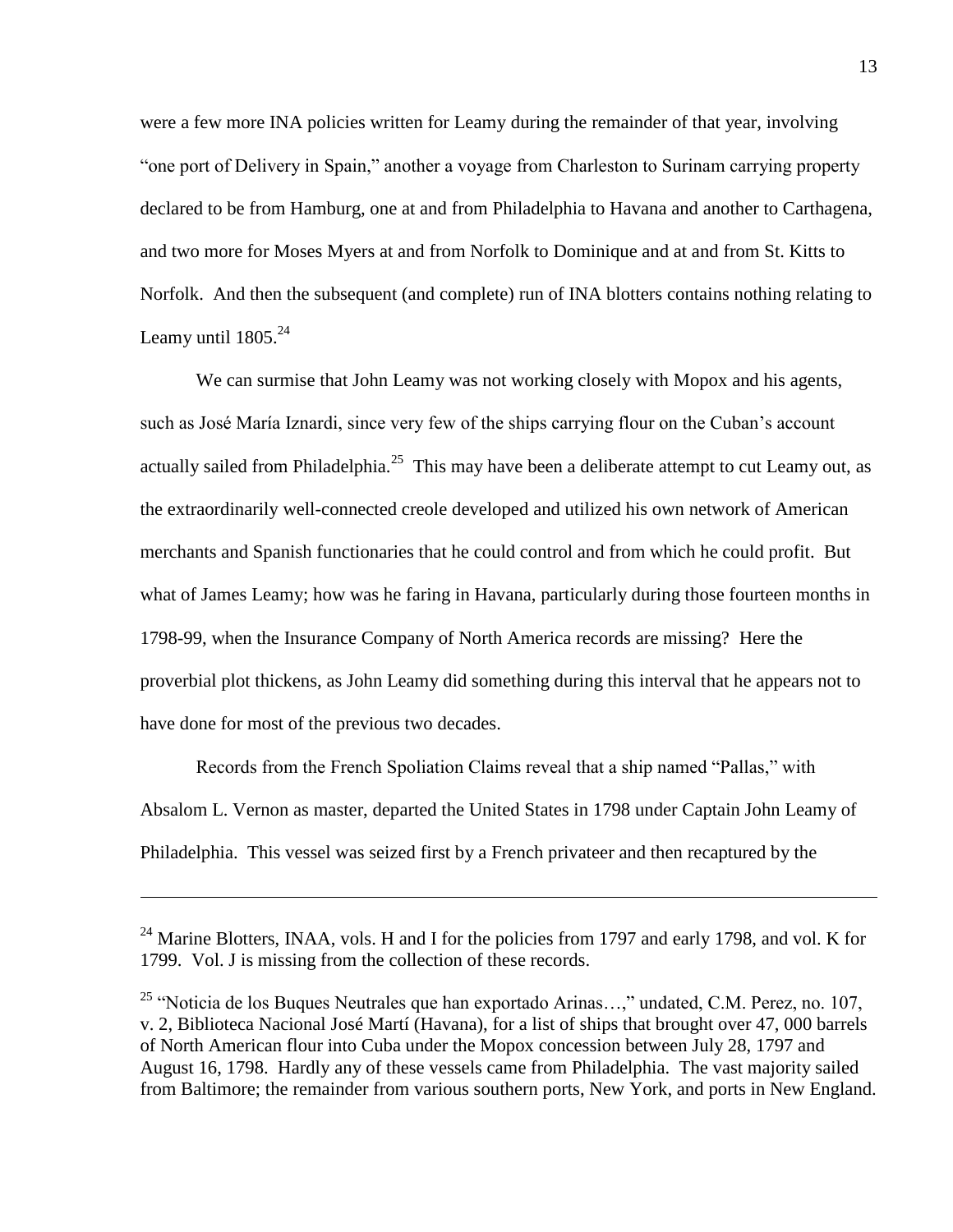British, brought to St. Nicholas Môle, and libeled for salvage. On May 1, 1798, the ship was purchased by Leamy; he then returned it to the United States and sold it to one John Pourcent.<sup>26</sup> But the question remains: why did Leamy decide, so uncharacteristically, to sail personally to the Caribbean at this particular juncture, leaving behind his wife and three children under four years of age? Again, there is no complete record, but scraps of information from archives in Cuba suggest that brother James not only had become embroiled in a difficult lawsuit on behalf of Pragers and Company of Philadelphia against Patrick Ferrall, a resident of Saint Croix who owed Pragers at least 23,000 pesos on an advance of 85,000 pesos, but also that James Leamy had fallen gravely ill and had had to withdraw from the case by May 16, 1798. Had John received word of these legal proceedings and/or his brother"s illness and consequently tried to travel to Havana to assist him? If so, he did not appear to make it in time and, in all likelihood, he never made it at all. Cuban notarial records indicate that James Leamy died in Havana sometime before December 1, 1798. The executor of his estate there later had to deal with claims that John would not honor letters of exchange from James drawn upon him, but Viar could be relied upon to send certification from Philadelphia, dated January 25, 1799, that the merchant had indeed satisfied this obligation the previous July.<sup>27</sup>

 $26$  Greg H. Williams, The French Assault on American Shipping, 1793-1813: A History and Comprehensive Record of Merchant Marine Losses (Jefferson, NC, 2009), p. 274. Recall that John"s daughter Louisa, born April 2, was baptized on May 7, 1798. James Leamy was listed as her sponsor, as represented by the priest: RACHS, vol. 17 (1906), p. 14.

 $27$  There are a few notarial documents in the Archivo Nacional de Cuba (Havana) relating to the estate of James Leamy; however, they are in very poor condition and almost impossible to read. One file from the Tribunal del Comercio, "Autos, Juan Felix Cadiot, sobre averiguar si varias letras encomendadas para su cobro, a Don. Diego Leamy, fueron cobradas…ante Francisco Betancourt, Havana, Dec. 1, 1798" confirms that James was dead by this point. On February 22, 1799, the same notary recorded receipt of Viar"s certification from Philadelphia. From Dec. 20, 1798 was incomplete testimony that James Leamy might have owed Juan Andres Poey, from a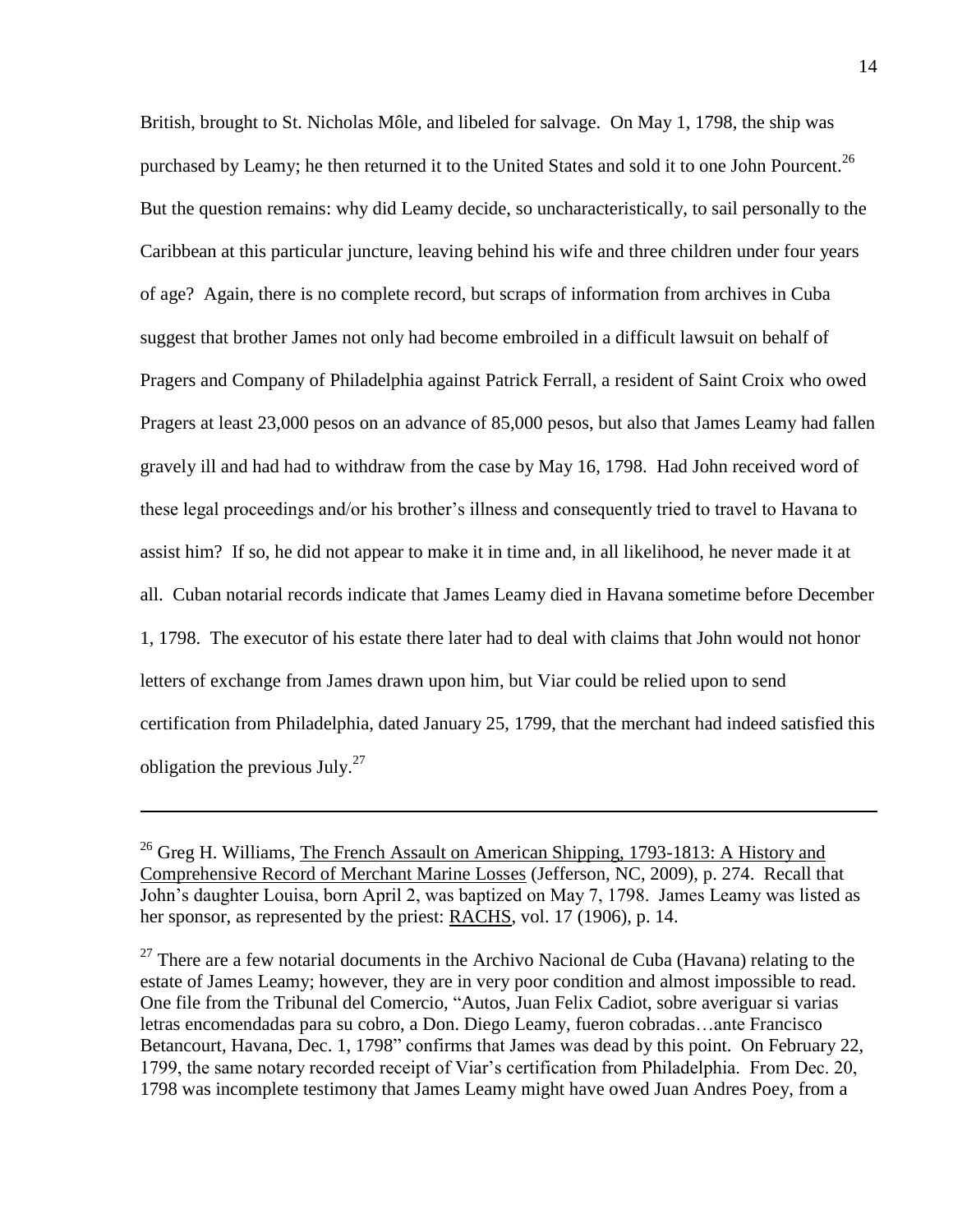The departure of Jáudenes, who left not long after Gardoqui himself had returned to an uncertain future in Spain, coupled with the granting of the Mopox monopoly, meant that the relationships John Leamy so carefully nurtured since the 1780s no longer worked to secure his privileged position in the Havana market. Likewise, the opening of all Spanish Atlantic ports to neutral traders brought new competition, particularly from the aforementioned merchants in Baltimore, as well as from emerging traders elsewhere up and down the eastern seaboard. Moreover, the death of his brother deprived Leamy of his resident correspondent in Havana, at precisely the moment when even fellow Philadelphian Stephen Girard moved his trusted agent from the French islands to Cuba to facilitate his growing involvement there.<sup>28</sup> Leamy responded by taking new risks and venturing into new markets. He was the first North American to send a ship to the Rio de la Plata (Montevideo and Buenos Aires) in 1798.<sup>29</sup> Between 1798 and 1801, he was involved, often as underwriter, in at least 15 separate ventures to the Caribbean and Europe that later became part of the French Spoliation Claims arising from the Quasi-War with France. But as of 1886, not a single one of these claims had been accepted by the governments of United States, Spain, or France.<sup>30</sup> In the absence of any INA policies in Leamy's name from 1799 to

very prominent Havana merchant family, approximately 20,000 pesos, but there were no fuller nor further references to this possible debt. Interestingly, "John Andrew" Poey was godfather by proxy to Leamy"s son, John Anthony, who was baptized in Philadelphia on July 5, 1796: RACHS, vol. 16 (1905), p. 330.

 $\overline{a}$ 

<sup>28</sup> Linda K. Salvucci, "Supply, Demand and the Making of a Market: Philadelphia and Havana, 1780-1830," in Franklin W. Knight and Peggy K. Liss, eds., Atlantic Port Cities: Economy, Culture and Society in the Atlantic World, 1650-1850 (Knoxville, 1991), pp. 40-57, esp. 45-48.

<sup>29</sup> Charles Lyon Chandler, "The River Plate Voyages, 1798-1800," Hispanic American Historical Review, 23 (1918), 816-824.

<sup>30</sup> Report of the Secretary of State relative to... French Spoliations.... (Washington, D.C., 1886), pp. 87-88, for the listing and disposition of Leamy"s 12 claims from 1800 and one each from 1798, 1799 and 1801.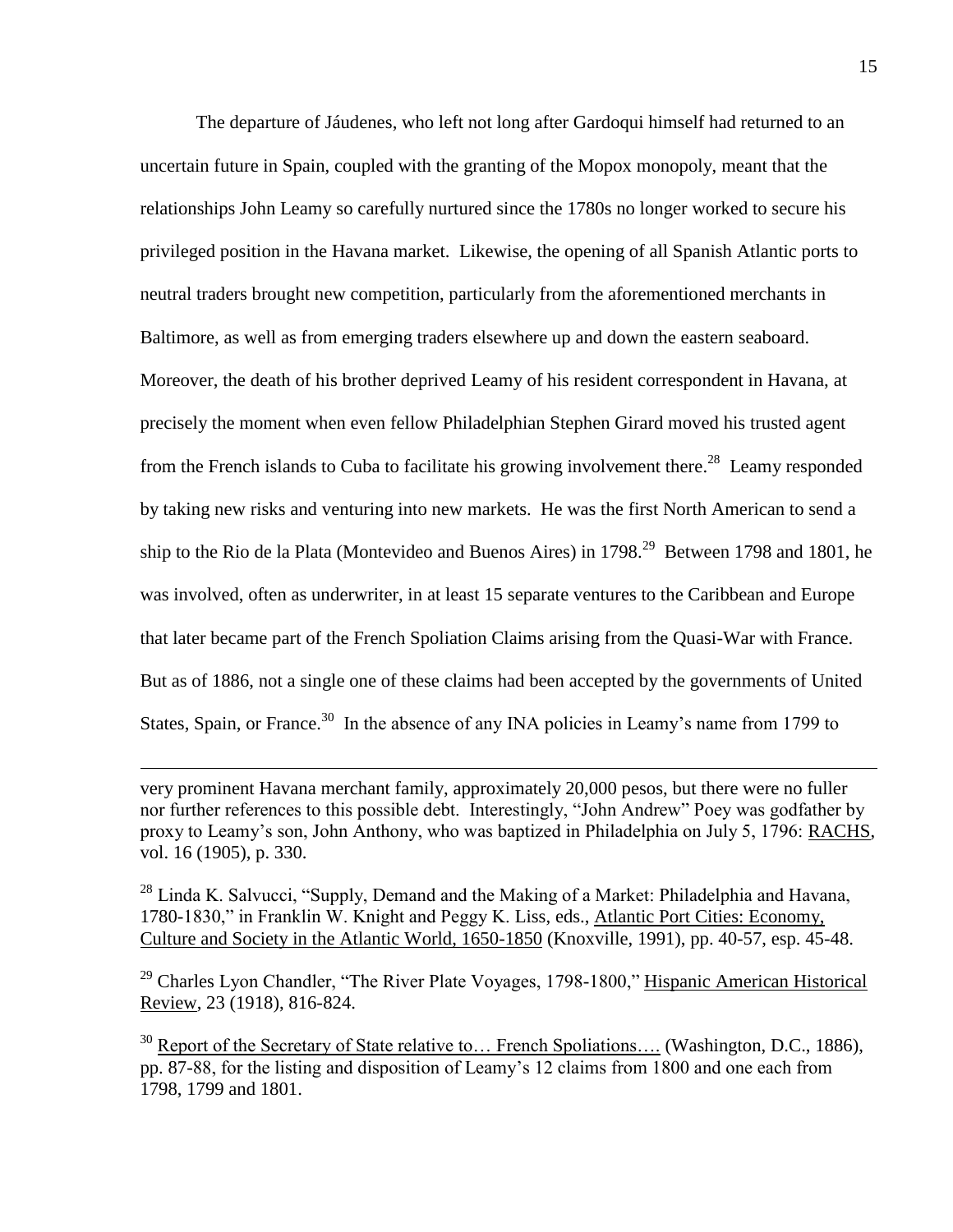1805, it is difficult to know how he fared in covering potential losses. He did serve as the agent for Commodore John Barry, informing him of the award of \$1,000 for six captures late in 1799.<sup>31</sup> Still, there is no evidence to indicate that the substantial fortune Leamy had already accumulated was much diminished. However, one can surmise that as the Atlantic world moved further away from the traditional mercantilist system, John Leamy felt pressure to adjust his commercial activities.

Perhaps he hoped that the lull associated with the Peace of Amiens would allow him to regroup. But in 1802, another Spanish diplomat had arrived in Philadelphia to serve a stormy five-year term as Consul General. Valentín Foronda was a staunch defender of the Crown"s (mercantilist) interests on the one hand and an avid student of contemporary (Smithian) political economy on the other. The latter of these contradictory impulses should have attracted the attention of another political economist, Mathew Carey, but there is little evidence that the two had much of an influence upon each other's later writings.<sup>32</sup> What is very apparent, however, is that the manner in which Foronda discharged his consular duties put him at odds, not surprisingly, with many merchants along the eastern seaboard, including John Leamy, and with the Marqués de Casa Irujo, the top-ranking Spaniard in the United States. Indeed, Foronda and Irujo"s longrunning quarrel came to a head over the latter's apparent endorsement of Leamy, although the

<sup>&</sup>lt;sup>31</sup> Tim McGrath, John Barry: An American Hero in the Age of Sail (Yardley, 2010), p. 479

 $32$  See Salvucci, "Atlantic Intersections," cited in note 2, 796-806, for a fuller discussion of Foronda"s tenure in Philadelphia and later career. José Manuel Barrenechea, "Valentín de Foronda ante la fisiocracia," in Ernest Lluch y Lluis Argemi I D"Abadal, eds., Agronomía y fisiocracia en Espana (1750-1820), (Valencia, 1985), 153-183, makes a point of downplaying the impact of the Consul General"s years in America upon his writings.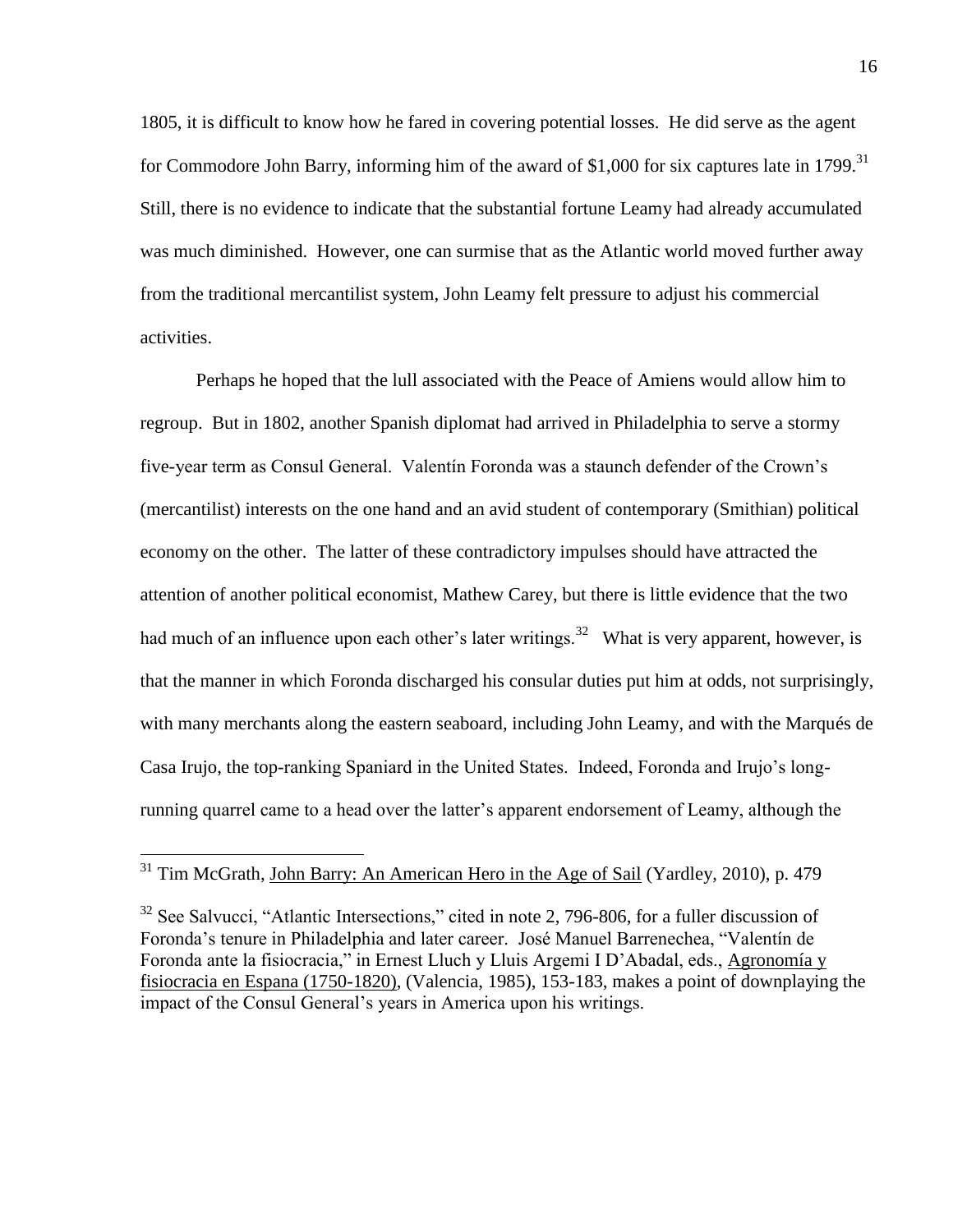nature and extent of that support remains unclear.<sup>33</sup> It must have been extraordinarily difficult for Leamy to negotiate these volatile relationships at precisely the moment when transatlantic trading conditions changed so dramatically and continuously.

Late in 1806, John Leamy made a momentous decision. He resigned from the Board of Directors of the Insurance Company of North America and placed advertisements in the Philadelphia newspapers that announced the opening of the Marine and Fire Insurance Company of Philadelphia, with an office at 121 South Third Street and with himself as President.<sup>34</sup> From this point onward, Leamy appears mostly to have disengaged from direct trade as a merchant within the Spanish Empire, but to have used his experience as an underwriter to take advantage of another opening of the formal reopening of the carrying trade in 1805. Not surprisingly, several other insurance companies also appeared in Philadelphia around this time. Without business records, it is impossible to determine how profitable a venture Leamy"s proved over the short or long run, although the Marine and Fire Insurance Company remained in existence until 1844, some five years after his death.<sup>35</sup> Moreover, it is an interesting coincidence that, as Leamy pulled back from the trade, in 1807, other key players under the old system also left the scene. Former fellow INA director John Craig, an extremely successful and well-connected trader to the Spanish

 $33$  Carlos Martínez de Irujo to [ $\lambda$ ], Phila., Mar. 28, 1806, Archivo General de Indias (Sevilla), Indiferente General, leg. 1603.

 $34$  James, Biography of a Business, p. 71 judges that "the loss of so experienced and useful a man was bound to be felt" by the Insurance Company of North America. Clippings from two of the advertisements for the Marine and Fire Insurance Company made it all the way across the Atlantic; they are preserved in Archivo Histόrico Nacional (Madrid), Estado, leg. 6175.

 $35$  Harrold E. Gillingham, Marine Insurance in Philadelphia, 1721-1800 (Phila., 1933), p. 124, reports that Leamy"s company commenced business with a capital of \$300,000; its affairs were wound up in 1844 "after a disastrous experience."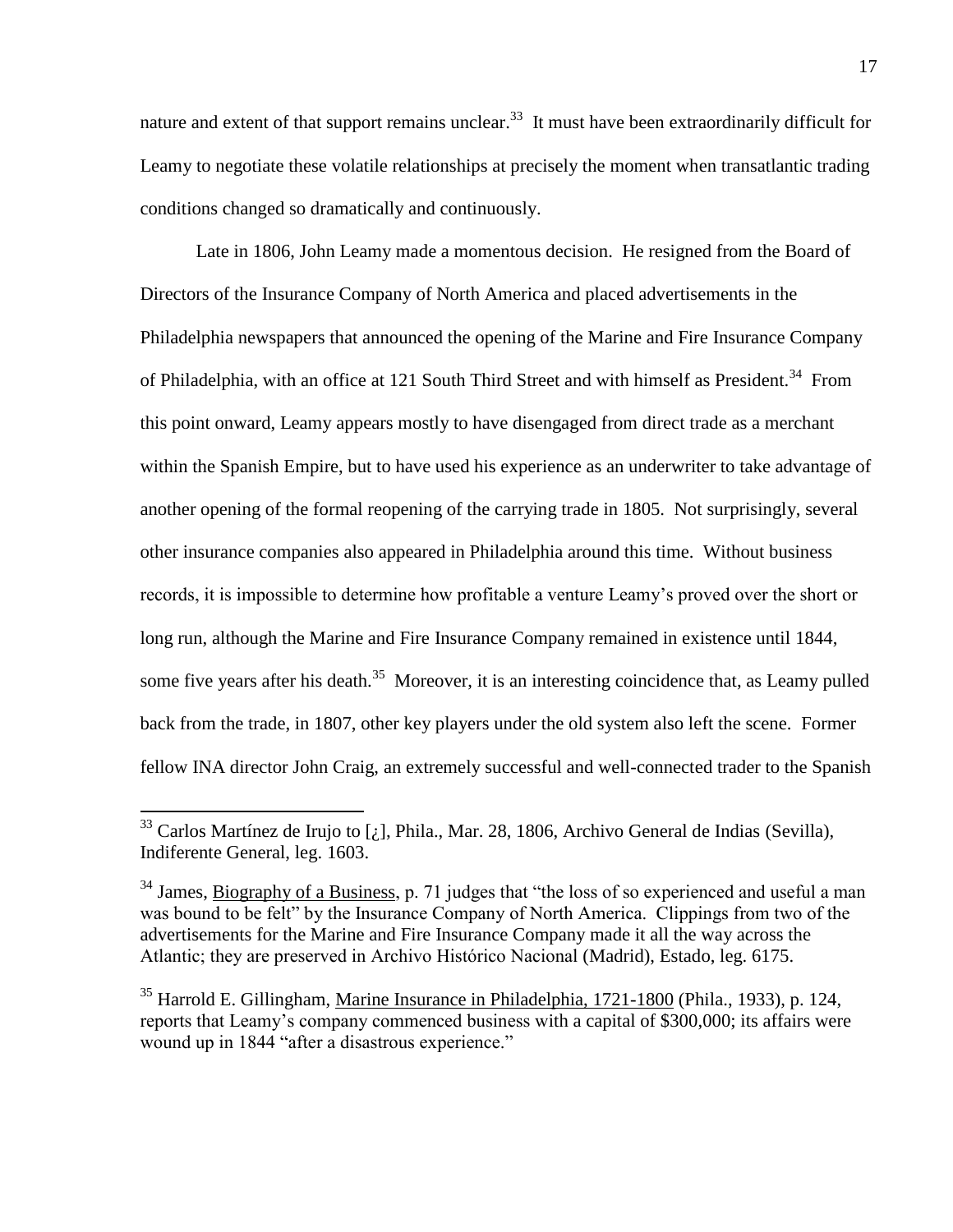Empire from Philadelphia, died in the city, as did John Stoughton's brother, Thomas, in Havana.<sup>36</sup> And it is highly likely that Foronda"s scrupulous efforts to control the North American trade with Spain and Spanish America may have given Philadelphia"s competitors an edge, as they were more removed from his direct surveillance. In many respects, then, 1807 was a watershed, bringing to a close a distinct phase in the North American trade with Cuba. But that year is noteworthy in another respect, as John Leamy suffered a terrible loss close to home and heart. His first-born child, Margaret, the Jáudenes" goddaughter, died on June 22 of unknown causes, at the age of thirteen years, two months and nine days. She was buried in the graveyard at St. Mary"s Catholic Church.<sup>37</sup>

# **1803-1831: Closer to Home: New Relationships and Interests**

 $\overline{a}$ 

The nature of extant sources shedding light on the activities of John Leamy changes around the turn of the century; they suggest that, aside from the underwriting business, he focused more of his time and attention upon domestic (in the sense of both local and familial) concerns after 1800. Sources from the Spanish and INA archives go silent; however, some personal correspondence in Leamy"s own hand has been preserved in Philadelphia. We know that this Son

<sup>&</sup>lt;sup>36</sup> Copia de una declaración original ante José Rodríguez, Archivo Nacional de Cuba (Havana), contains an inventory and other papers, dated Oct. 1, 1807, relating to Thomas Stoughton"s death. Irujo was his patron, but Stoughton also seems to have been deeply involved in the Ouvrard scheme to transfer huge sums of silver to Europe; it was noted that he was in the pay of the Spanish government. When Stoughton realized he was dying, he gave letters of exchange amounting to \$700,000 pesos girados to three trusted acquaintances on the scene. Stoughton died in the home of a merchant from Bilbao; his inventory included 17 pesos, a gold watch, a few books and letters, and some other personal effects. Coincidentally, George Meade died shortly thereafter, in 1808; son Richard was heavily involved in Spanish commercial matters by this point.

 $37$  Campbell, Friendly Sons of St. Patrick, p. 120, for Margaret's untimely death.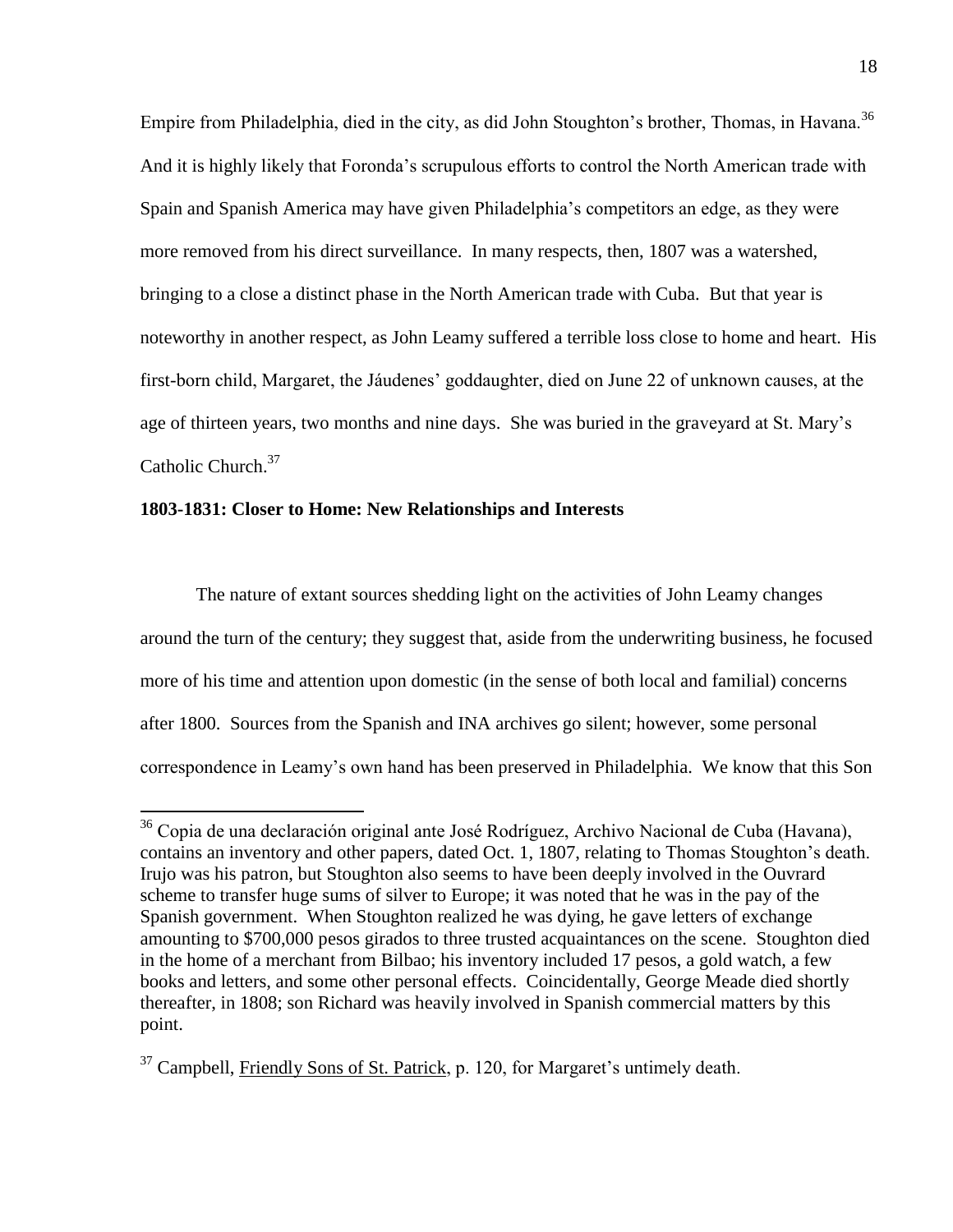of St. Patrick stood by Commodore John Barry during his last illness and death in 1803 and served, along with Barry"s wife, Sarah, and Patrick Hayes, as executor of his estate. Until her own death in 1831, Leamy handled numerous transactions for the widow, dubbed the "Mother of the American Navy," as she lent thousands of dollars to merchant captains and invested in their goods.<sup>38</sup> He frequently provided advice and guidance to Sarah Barry, such as in 1804, with regard to the disposition of shares in the Marine Insurance Company of Norfolk. Leamy not only transmitted the certificate, but also noted that the stock is "now worth ten percent more than it cost and may probably yet rise, as the Company by a late Law are authorized to Discount 60 day notes, with their surplus money.<sup>39</sup> In March of 1810, he cautioned Mrs. Barry against paying the same claim twice.<sup>40</sup> Two months later, in May, Leamy advised her of a sheriff's advertisement of "the House in Spruce Street on which we hold a mortgage for \$5,000 besides about Seventeen Months Interest to be sold on the  $21<sup>st</sup>$  instant subject to our claim"; he asked her "please to consider on it" and announced that he "will wait on you in a day or two."<sup> $41$ </sup> In 1817, Leamy purchased some

<sup>&</sup>lt;sup>38</sup> McGrath, John Barry, p. 503.

 $39$  John Leamy to Sara [sic] Barry, Feb. 16, 1804, accessed at [http://digital.library.villanova.edu/Independence%20Seaport%20Museum/Barry-](http://digital.library.villanova.edu/Independence%20Seaport%20Museum/Barry-Hayes/Series%20II%20Sarah%20Barry/SeriesIISarahBarry-00001.xml)[Hayes/Series%20II%20Sarah%20Barry/SeriesIISarahBarry-00001.xml.](http://digital.library.villanova.edu/Independence%20Seaport%20Museum/Barry-Hayes/Series%20II%20Sarah%20Barry/SeriesIISarahBarry-00001.xml) The Barry-Hayes Papers are housed at the Independence Seaport Museum in Philadelphia and also are part of Villanova University"s Digital Library.

 $^{40}$  John Leamy to Sarah Barry, March 13, 1810, accessed at [http://digital.library.villanova.edu/Independence Seaport Museum/Barry-Hayes/Series II Sarah](http://digital.library.villanova.edu/Independence%20Seaport%20Museum/Barry-Hayes/Series%20II%20Sarah%20Barry/SeriesIISarahBarry-00002.xml)  [Barry/SeriesIISarahBarry-00002.xml.](http://digital.library.villanova.edu/Independence%20Seaport%20Museum/Barry-Hayes/Series%20II%20Sarah%20Barry/SeriesIISarahBarry-00002.xml)

 $41$  John Leamy to Sarah Barry, May 15, 1810, accessed at [http://digital.library.villanova.edu/Independence Seaport Museum/Barry-Hayes/Series II Sarah](http://digital.library.villanova.edu/Independence%20Seaport%20Museum/Barry-Hayes/Series%20II%20Sarah%20Barry/SeriesIISarahBarry-00006.xml)  [Barry/SeriesIISarahBarry-00006.xml.](http://digital.library.villanova.edu/Independence%20Seaport%20Museum/Barry-Hayes/Series%20II%20Sarah%20Barry/SeriesIISarahBarry-00006.xml)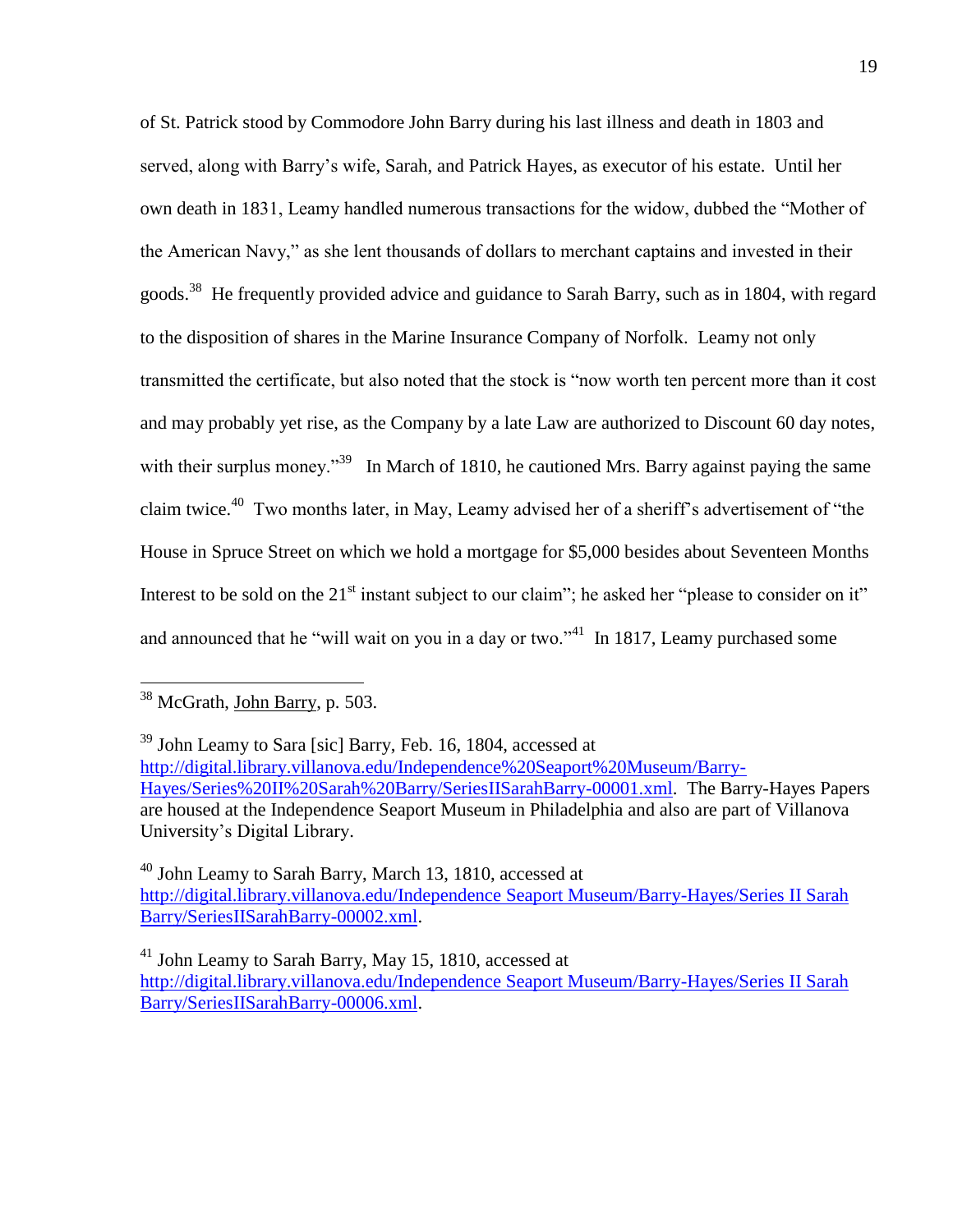stocks and then transferred ownership to her.<sup>42</sup> In 1827, nearly a quarter century after the Commodore"s death, John Leamy was still writing to and visiting Sarah Barry, to offer his counsel and advice.<sup>43</sup>

In addition to keeping a close eye on Mrs. Barry"s affairs, Leamy took pains to oversee the education of his son John. In the summer of 1811, he began to pen letters to James Hamilton, Esq., of Carlisle, principally with regard to John"s activities at Dickinson College, where James Leamy had been sent in the late 1780s. Through this correspondence, Leamy reveals a bit of his own personality and his intimate involvement with his children. In the first letter, dated July 9, Leamy insisted that his son devote time to the study of Spanish in particular: "the Spanish I am persuaded is become a very necessary Language for our Youths and will be more so by and by." While John already had acquired "some knowledge of it," the father offered to send a young Spanish gentleman to Dickinson who would live with the boy so that they could improve on their Spanish and English respectively.<sup>44</sup> This aspect of John's education seemed to be Leamy's highest priority.

Several days later, Leamy wrote another letter expressing his gratitude to Hamilton for his attention "to my Boys [sic] morals and will thank you to order him to attend the Roman Catholic

<sup>&</sup>lt;sup>42</sup> Receipt to Sarah Barry from John Leamy, July 19, 1817, accessed at [http://digital.library.villanova.edu/Independence Seaport Museum/Barry-Hayes/Series II Sarah](http://digital.library.villanova.edu/Independence%20Seaport%20Museum/Barry-Hayes/Series%20II%20Sarah%20Barry/SeriesIISarahBarry-00011.xml)  [Barry/SeriesIISarahBarry-00011.xml](http://digital.library.villanova.edu/Independence%20Seaport%20Museum/Barry-Hayes/Series%20II%20Sarah%20Barry/SeriesIISarahBarry-00011.xml)

 $43$  John Leamy to Sarah Barry, October 25, 1827, accessed at [http://digital.library.villanova.edu/Independence Seaport Museum/Barry-Hayes/Series II Sarah](http://digital.library.villanova.edu/Independence%20Seaport%20Museum/Barry-Hayes/Series%20II%20Sarah%20Barry/SeriesIISarahBarry-00007.xml)  [Barry/SeriesIISarahBarry-00007.xmlt](http://digital.library.villanova.edu/Independence%20Seaport%20Museum/Barry-Hayes/Series%20II%20Sarah%20Barry/SeriesIISarahBarry-00007.xml).

<sup>&</sup>lt;sup>44</sup> John Leamy to James Hamilton, Esq., Philadelphia, July 9, 1811, James Hamilton (1752-1819) Collection, No. 1612, Historical Society of Pennsylvania. Leamy also sent the respects of Mrs. Leamy and "my little girls," further suggesting that John was their only son. All of the correspondence cited below comes from this collection.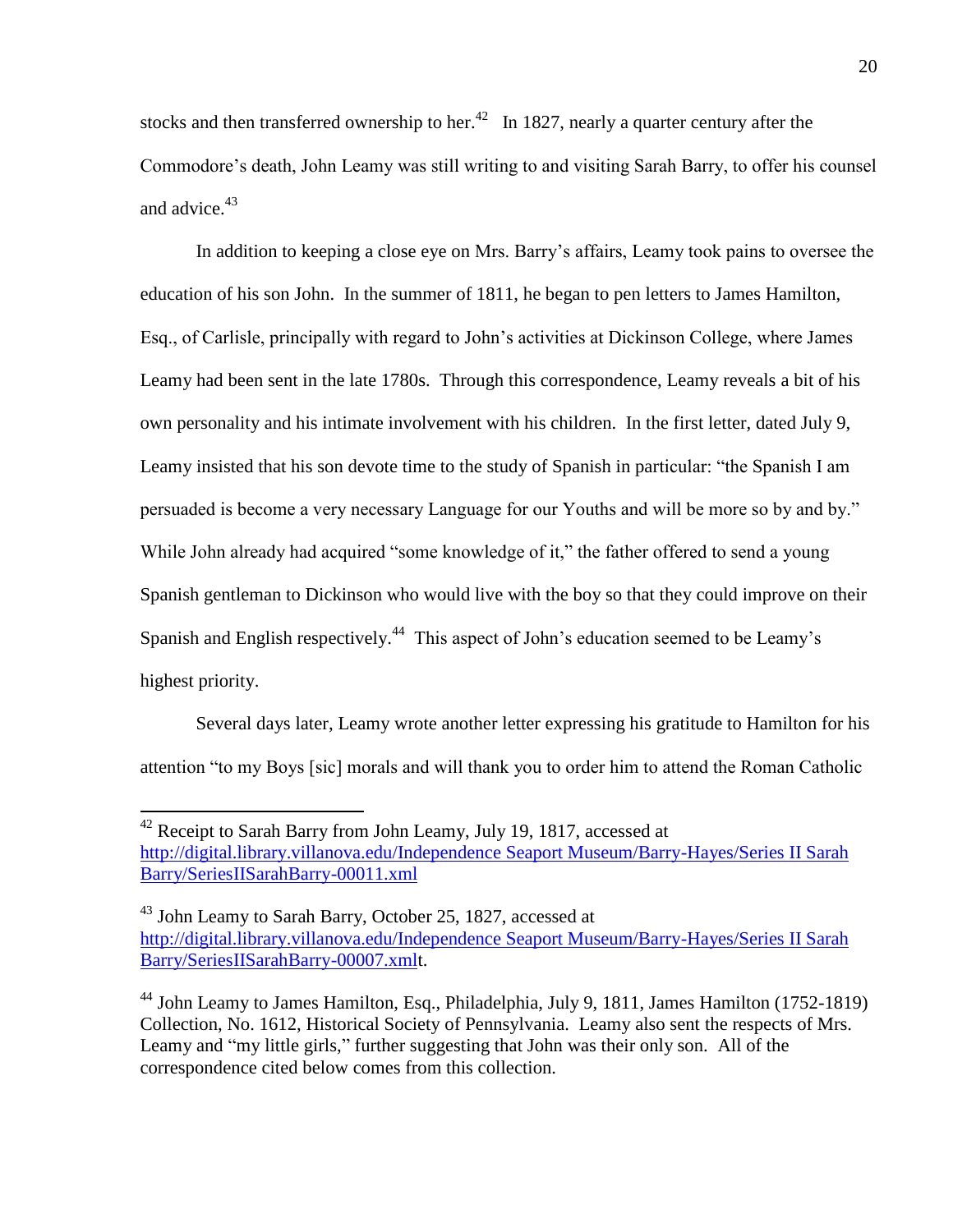Church when there shall be service and in defect thereof to attend the Episcopal Church." Referring to a letter from his son, he hoped that the fourth of July "frolick," during which the students drank wine and punch and marched through the town with music, had been "well conducted with moderation and prudence," under the direction of the Principal and Trustees of the College. Leamy also relayed some general information regarding Hamilton"s account at the Bank of Pennsylvania and his transactions with a Mr. Toland, regarding receipt of the shipment of 22 barrels of flour. And while he pointed out that his daughter Louisa would be delighted to pay a visit to her friend Miss [Mary] Hamilton, Leamy remarked that "…without papa, she could not go and I cannot leave my Office at present."<sup>45</sup>

Leamy"s correspondent, James Hamilton (1752-1819), was born in Ireland: he had settled before the American Revolution in Carlisle, Pennsylvania, and practiced law in Cumberland County. In 1802, Thomas Jefferson appointed him deputy attorney general of the Western District of Pennsylvania; in 1806, he became the president judge of the Ninth Judicial District. Hamilton was very active in the Presbyterian Church (which makes Leamy"s admonitions about steering his son to Roman Catholic or Episcopal services interesting) and served on the Board of Trustees of Dickinson College.<sup>46</sup> How he and Leamy first met and then developed their personal and business relationships is unclear, but all throughout the 1810s, Leamy continued to write letters that blended familial tidings, commercial information, and political commentary in virtually every one. For example, in his letter dated August 20, 1811, the Philadelphian picked up on previous themes, promising that the young Spanish friend would arrive before the next session

<sup>45</sup> Leamy to Hamilton, Phila., July 18, 1811, JHC, HSP.

<sup>&</sup>lt;sup>46</sup> Biographical information on Hamilton is drawn from the HSP finding aid at [http://www.hsp.org/sites/www.hsp.org/files/migrated/findingaid1612hamilton.pdf.](http://www.hsp.org/sites/www.hsp.org/files/migrated/findingaid1612hamilton.pdf)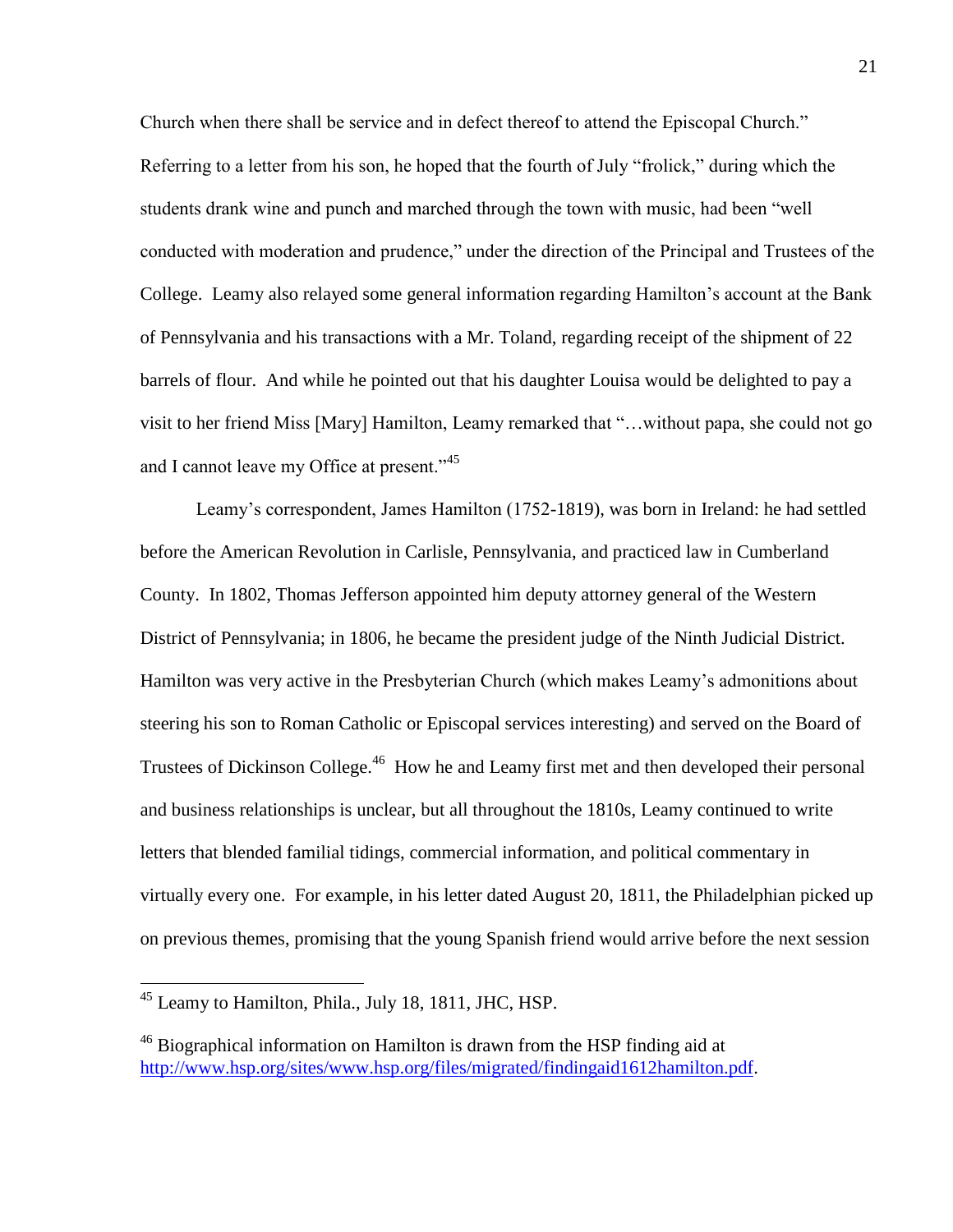of the college; he remonstrated further against the students" celebration of the fourth of July, noting that "indeed it should not be permitted to Young Gentlemen whose sole time, attention and mind should be devoted to their studies." Leamy then laid out additional requests relating to his son"s instruction in Composition, French, Latin and Arithmetic, although on this occasion he did concede to Hamilton power "on the score of church," to direct his son as he (Hamilton) pleased and as circumstances permitted. Yet, however involved in micromanaging John"s life he seemed to be at this juncture, it is obvious that Leamy was following developments in Spain as well. "The Cause of Spain and Portugal goes on well- I hope the Peninsula will "ere long be cleared of its invaders," he wrote on July 18. This wish gave way to more pointed commentary a month later:

I am much gratified by your friendly and patriotic sentiments respecting the virtuous Cause of Spain- they are a brave good people, alltho [sic] unfortunately without a well established Government and deserve a better fate- God grant they may fully succeed in exterminating every hostile Frenchman from the Peninsula.<sup>47</sup>

On September 13, 1811, Leamy advised Hamilton on how to affect a particular stock transfer and also confirmed that the "Fire Company" (which particular one was not stated) had not yet made any dividend. He then asked whether it would be too indulgent to accede to John"s request to come home during the recess of classes. Several weeks later, on November 3, Leamy confessed that he had hoped for John to fill to advantage the time of vacation, but that "those Boys now a days require more indulgence and get it from their Mothers…and thus are we obliged in many instances to give up our own wishes on the good of our Children to prevailing Customs."

 $47$  Leamy to Hamilton, Phila., August 20, 1811, JHC, HSP.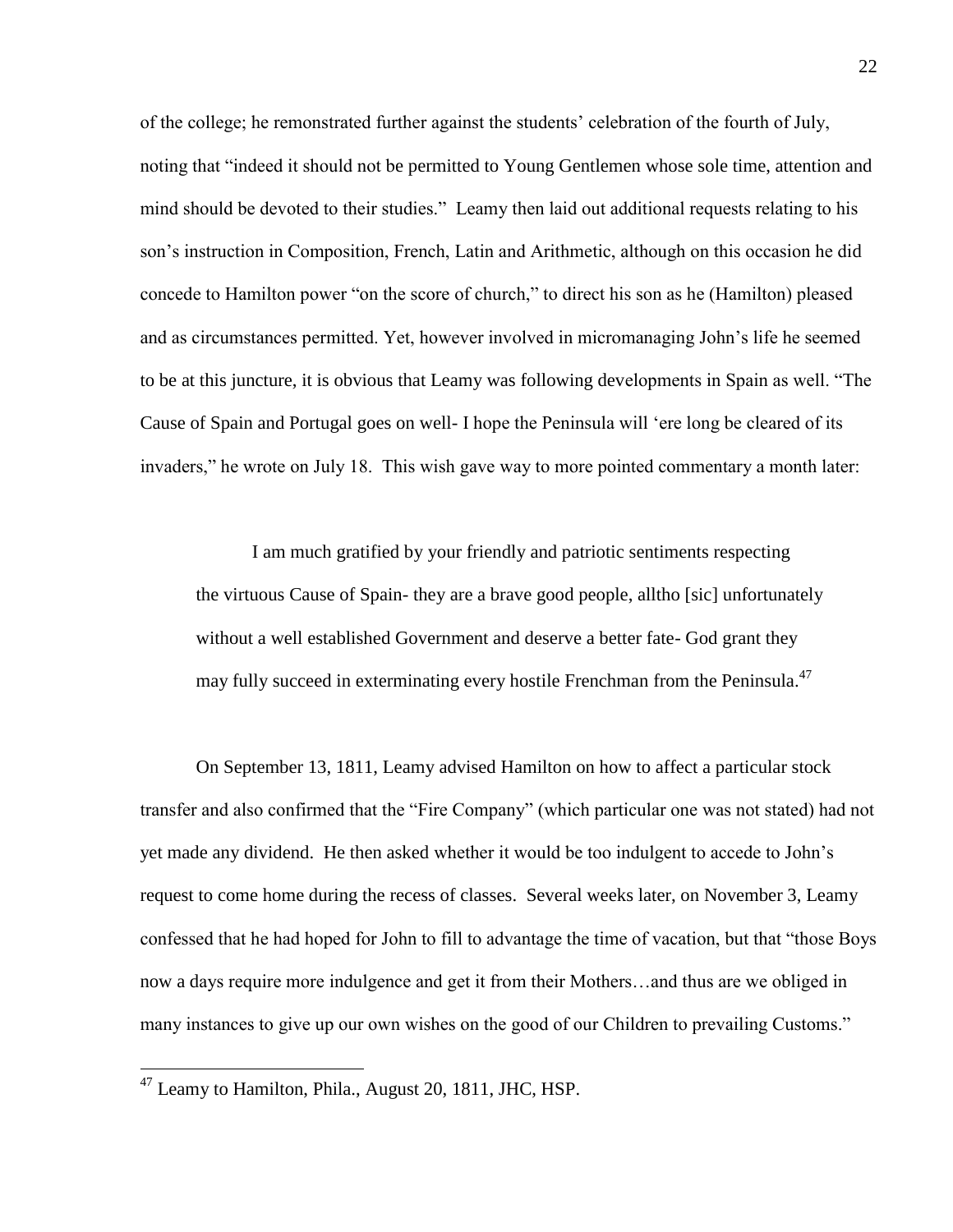He then shifted attention back to economic matters: "I know of no favorable speculations that could be made at present- the times are very gloomy and precarious…we are in my opinion fast approaching general ruin." <sup>48</sup>

In subsequent letters in 1812, 1814 and 1816, it became clear that Leamy not only was providing commercial assistance to James Hamilton in return for oversight of his son"s education, but also that he was reciprocating in kind by arranging to place Hamilton"s two daughters in a female seminary near Philadelphia. Moreover, Leamy assisted young James Hamilton (the son) in obtaining medical care in Philadelphia and New York, and even ventured to recommend fencing to speed recovery from a chest ailment.<sup>49</sup> At the same time, Leamy did not neglect his own business interests. On September 29, 1815, he wrote: "I am in the City every day attending to my official duties," while on February 12, 1816, he lamented "my constant confinement to the Insurance business" in declining an invitation to bring his daughters to Carlisle for a visit. He did report, however vaguely, that his son was "agreeably situated and usefully employed." Towards the end of that year, on Christmas Day, Leamy reported that "our son …was well at the last dates of his letters in October and has been so fortunate as to merit the full approbation of the highly respectable Gentlemen in whose House he is." Unlike daughter Louisa, son John was not referred to by name on these two or most other occasions. Likewise, there is no indication of where the child once so indulged by his mother was living and working. By June 1819, however, young John was back from his undisclosed location, at home in Philadelphia, as he appended a cryptic note in his own hand to one written by his father to James Hamilton, Jr., urging his friend to travel

<sup>48</sup> Leamy to Hamilton, Phila., Nov. 3, 1811, JHC, HSP.

 $^{49}$  Leamy to Hamilton, Phila., May 3, 1812; Feb. 12, 1816; Feb. 25, 1816; June 27, 1814, JHC, HSP.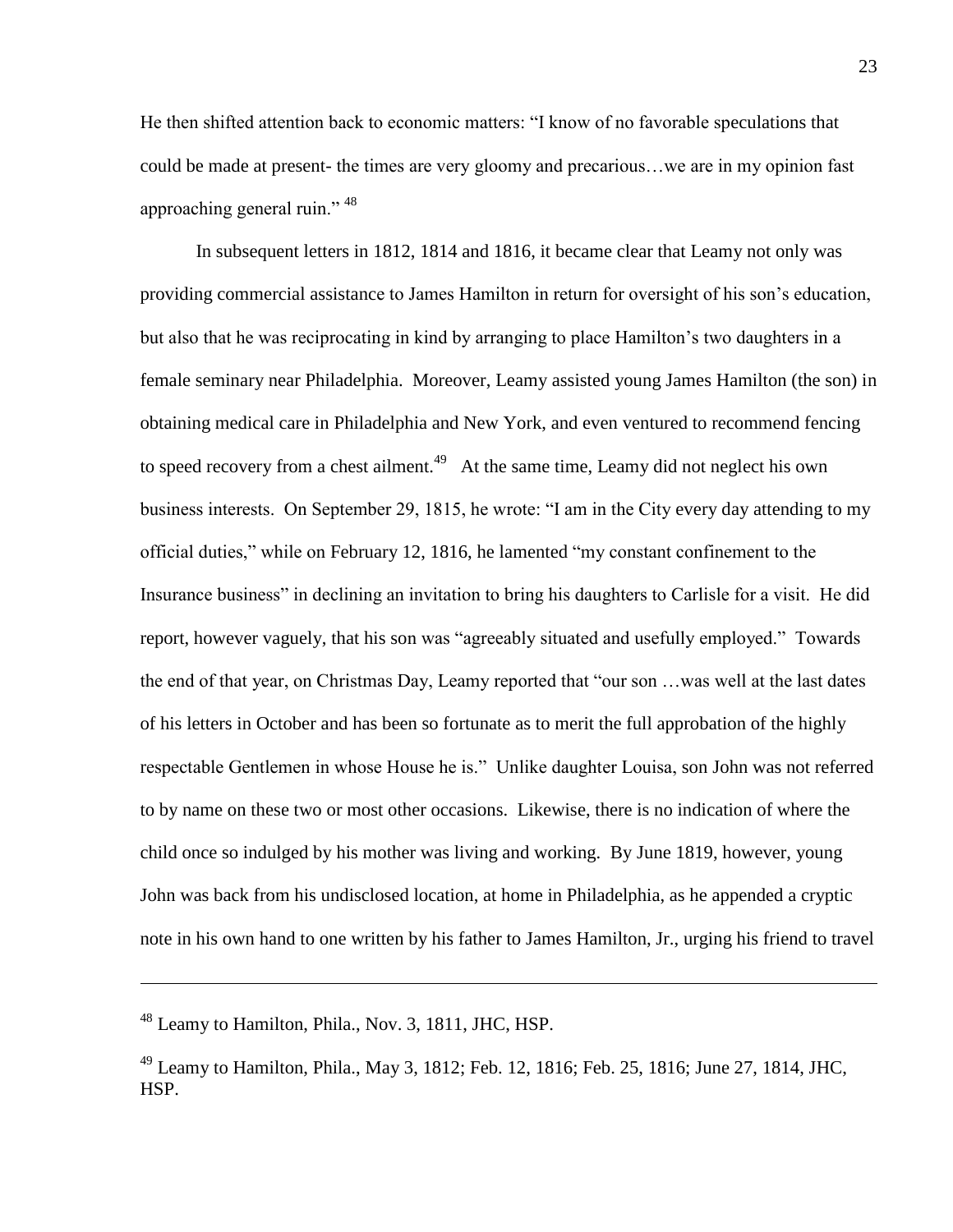at once to meet him: "*Venez tout de suite a Philadelphie, je vous attends avec impatience*."<sup>50</sup> This marks son John"s only direct appearance in the HSP records.

There was another, long-running set of favors that John Leamy performed for John Hamilton in the 1810s. Starting on September 29, 1815, he wrote of trying to find two boy servants to send to Hamilton. First, he reported that none had come up recently from Delaware, "which is generally the source for supplying this City." Then he advised that a boy advertised in "the Democratic press" had already been engaged. Subsequently, Leamy went on to detail how he had been negotiating with a neighbor for a "very fine Boy" of 15, who was "stout, strong, sober and honest," for whom he would pay \$250. However, the master, with whom he had been for five years, had grown very fond of the boy and had promised not to send him to Carlisle unless he agreed. The latter proved unwilling to go. Leamy was left to pledge to "continue my inquiries and unremitted endeavours to accommodate you as you wish.<sup>51</sup>

He was as good as his word. On February 12, 1816, Leamy reported that he had not yet had any success. Over one year later, on July 8, 1817, he detailed new efforts to secure the purchase of a black girl, who had come two years before from Maryland. Unsure of why the family with whom she lived on Race Street for the past six months was trying to sell her, Leamy advised that, despite her "excellent Character," \$260 was too high a price to pay. The owner dropped to \$240, but the sale appears not to have been made.<sup>52</sup> There is, unsurprisingly, no mention of her being offered any opportunity to decline to go to Carlisle. By January of 1818,

<sup>&</sup>lt;sup>50</sup> Leamy to James Hamilton, Jr. [son], Phila., June 19, 1819, JHC, HSP. By this date, the elder Hamilton had died.

<sup>51</sup> Leamy to Hamilton, Phila., Sept. 29, 1815, JHC, HSP.

<sup>52</sup> Leamy to Hamilton, Phila., July 8, 1817, JHC, HSP.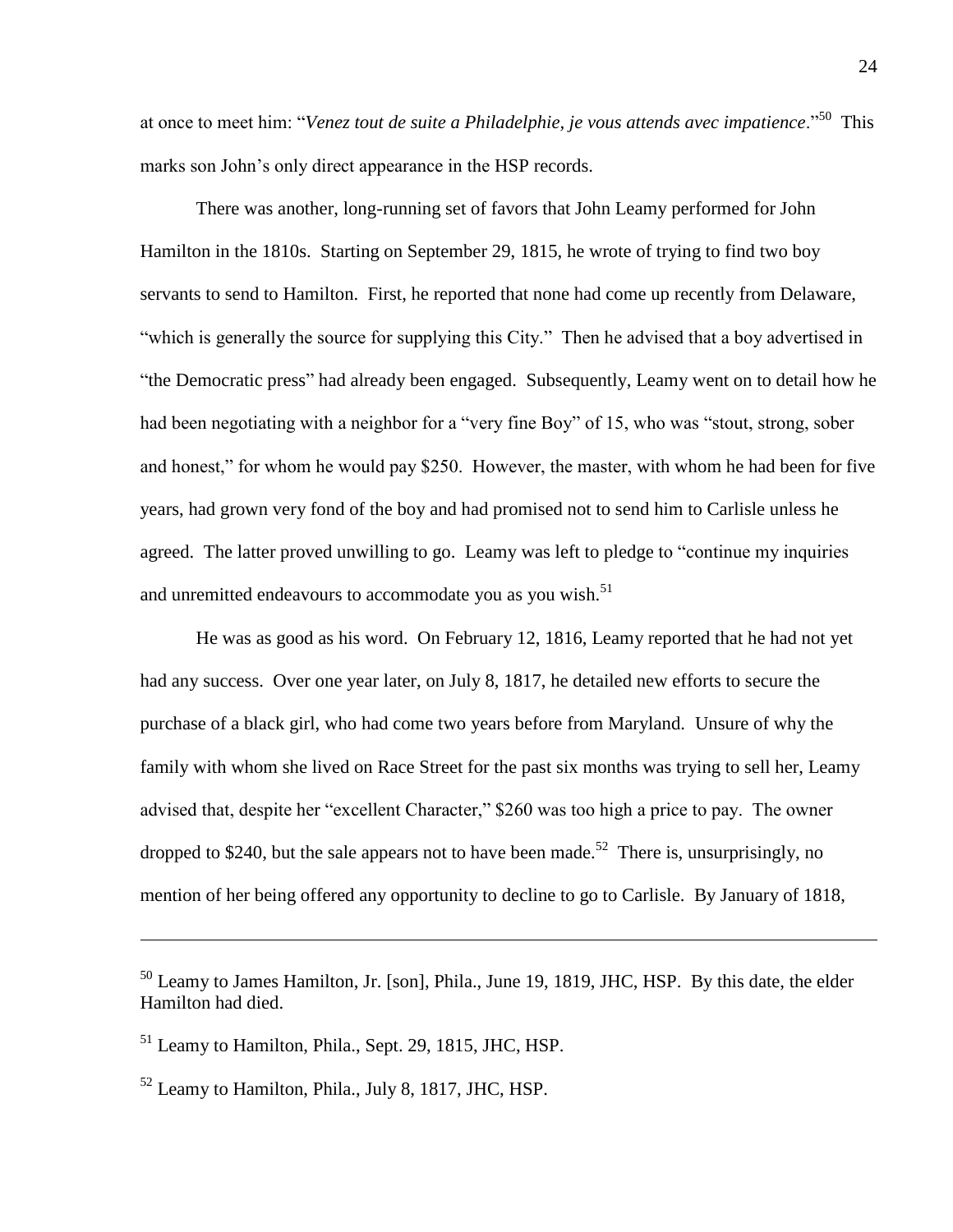Leamy was trying to obtain a German immigrant couple; some five months later, he was looking for a boy of 14 or 16 and perhaps a girl from Holland for Hamilton.<sup>53</sup> On October 6 of the same year, he recounted that he had arrived too late at vessels carrying Germans; all the girls were gone and the remaining males were too old. But then Leamy went on to note: "You appear to prefer a Negro boy for your purposes and I think you are right, for they certainly understand our Country work better than foreigners, who generally become free or run away by the time they have become useful." He vowed to keep trying to locate two servants-- and a carriage.<sup>54</sup> This was the last letter addressed to the senior James Hamilton, who died by the middle of the next year.

Most of this correspondence looks inward, focused upon Leamy"s own family, or westward, towards Hamilton's. But there was one rather atypical reflection upon larger affairs, expressed by John Leamy late in February of 1816:

The Collection of the War or Direct Tax goes over very successfully. It may answer tolerably well in our large Cities, but I should apprehend the Collection thro" the Country will be attended with much delay and great expense. What do you think of the proposed Tariff of Duties? We are about working great changes in our Republic in consequence of the heavy war expenses, but certain purposes are answered and that is the great end.<sup>55</sup>

<sup>53</sup> Leamy to Hamilton, Phila., Jan 20, 1818 and May 5, 1818, JHC, HSP.

<sup>&</sup>lt;sup>54</sup> Leamy to Hamilton, Phila., Oct. 6, 1818, JHC, HSP.

<sup>55</sup> Leamy to Hamilton, Phila., Feb. 25, 1816, JHC, HSP.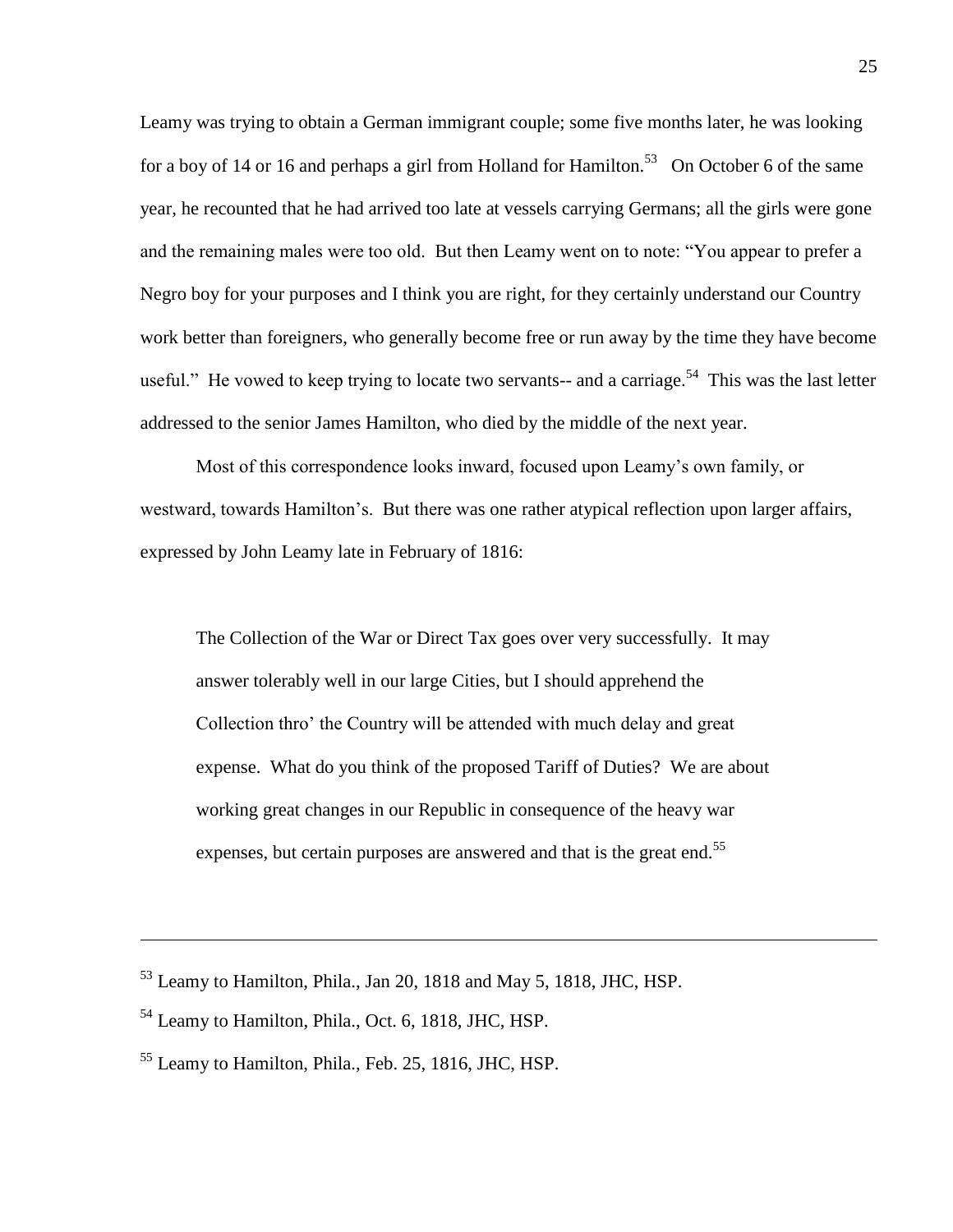One cannot help but wonder if John Leamy had been engaged in discussions of such matters with fellow Hibernian and co-religionist, the political economist Mathew Carey.

# **1822-1839: Unexpected Turns-- Religious Turmoil and Imperial Realignments**

On June 27, 1822, John Leamy wrote the second of only two letters—and the last of his preserved in the Hamilton Collection-- to James Hamilton, Jr. First, he advised the son in great detail on precisely what steps to take to redeem two certificates that had been lost by his late father and presumably had to be replaced to settle the estate. Then, towards the end of the letter, Leamy queried his Presbyterian correspondent: "We are still combating with our antagonists in the Church and so far, have defeated them in every attack—pray what is the matter at Carlisle we have a curious report about the Rev'd. Hogan—will you let me know."<sup>56</sup>

Of course, this refers to the bitterly contentious, if not epic, battle that was underway in St. Mary"s Church in Philadelphia. John Leamy, along with Richard W. Meade, was one of the leaders of the lay trustees who, in short, had challenged the authority of Bishop Henry Conwell to make pastoral appointments. Much has been written of this dispute, also known as the Hogan Schism, and it is clear that Leamy played a major role in the controversy through  $1827$ .<sup>57</sup> Unlike Carey"s extensive body of writings, Leamy"s only "published work" is the "Address of the Trustees of St. Mary"s Church to their Fellow-Citizens"; it is not surprising that Leamy is

<sup>56</sup> Leamy to James Hamilton, Jr., Phila., June 27, 1822, JHC, HSP.

<sup>&</sup>lt;sup>57</sup> Dale B. Light, Rome and the New Republic: Conflict and Community in Philadelphia Catholicism between ther Revolution and the Civil War (Notre Dame, 1996), esp. pp. 113 and 218; Michael Steven Carter, "Mathew Carey and the Public Emergence of Catholicism in the New Republic" (Ph. D. diss., University of So. California, 2006); Rodney Hessinger, ""A Base and Unmanly Conspiracy": Catholicism and the Hogan Schism in the Gendered Religious Marketplace of Philadelphia," Journal of the Early Republic, 31 (Fall 2011), 357-396.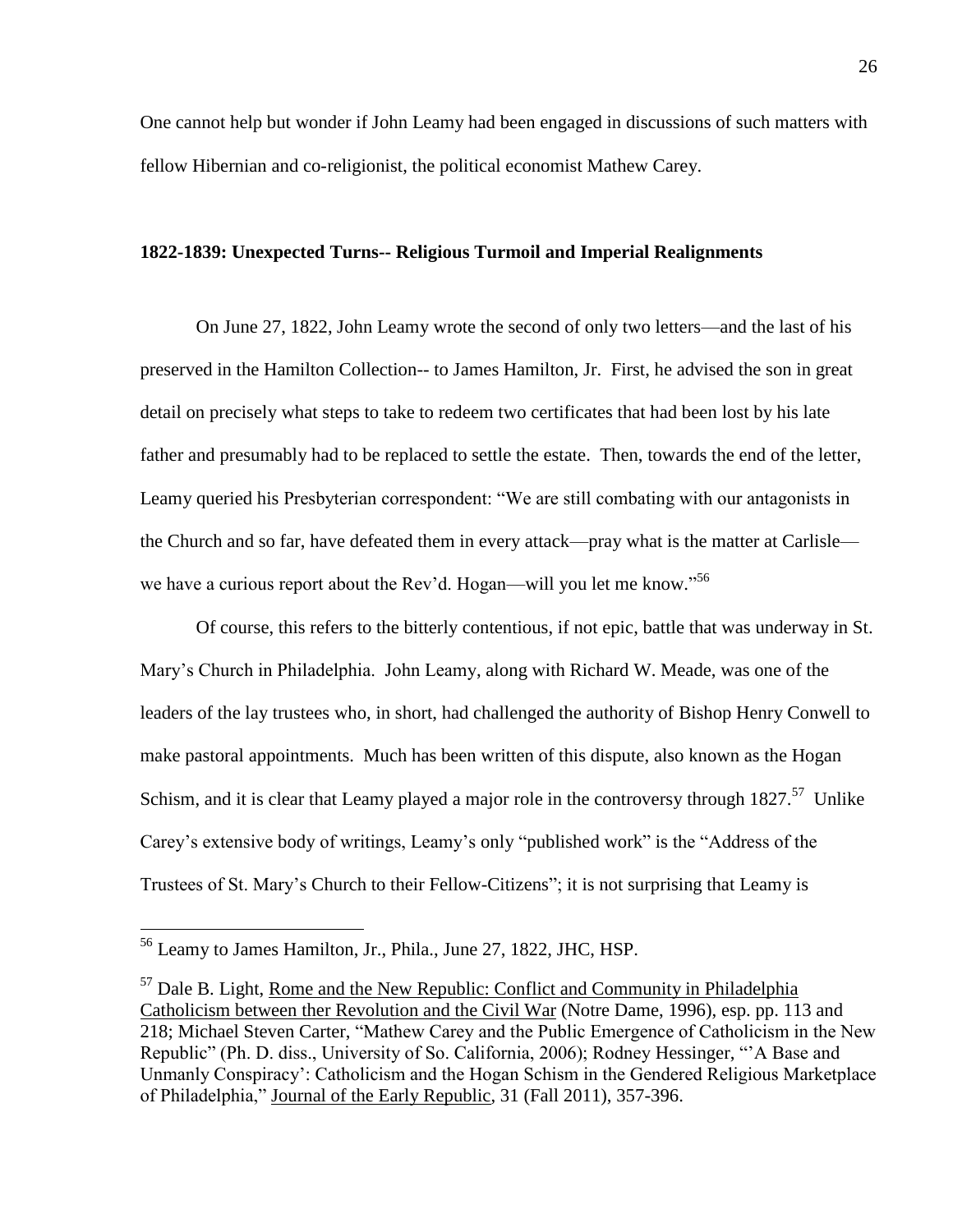identified as the author this and other collected documents because he served as chairman of the eight-member committee of lay trustees.<sup>58</sup>

Space does not permit a detailed rendering of this dispute; nor is it necessary, given the recent fine scholarship on the subject. In fact, when I first prepared my paper proposal last summer, I thought that that this trustees' controversy, in which Mathew Carey also played a role, might provide a key to understanding why Leamy withdrew from direct trade with the Spanish Empire in the nineteenth century. After all, the traditional Catholic identity and ties so integral to his commercial successes in the 1780s and 1790s would have been distinctly eroded by a highprofile embrace of "republican Catholicism," or worse, by a defection to the Episcopal Church.<sup>59</sup> If Leamy did renounce Roman Catholicism in the 1820s, would not this decision have been received poorly in Spanish imperial circles? It turns out that, again, the story is much more complex, particularly when viewed from a transatlantic lens.

First, there is the curious case of the Leamy interments in the family vault in St. Paul"s (Episcopal) Cemetery. The vault was first opened for "Mrs. Leamy" on August 23 and then a second time for "Ann Leamy" on September 19, 1823.<sup>60</sup> Were these for the actual interments of a possible mother and sister of John, as postulated earlier? Or might the remains of daughter

<sup>&</sup>lt;sup>58</sup> John Leamy, Address of the Trustees of St. Mary's Church, to Their Fellow Citizens; containing a Correspondence between them and the Right Reverend Bishop Conwell, on a late attempt at a reconciliation between the contending parties of the congregation of said church (Phila., 1823).

<sup>&</sup>lt;sup>59</sup> Remember, Sally McKean had had to convert in order to wed Carlos Martínez de Irujo. She was baptized two days before her wedding, with José Antonio Viar standing as her sponsor: RACHS, vol., 17 (1906), p. 3. Of course, she became the wife of a high-profile Spanish diplomat and this occurred in 1798, a quarter-century prior to the blow-up at St. Mary"s. This speaks to the larger point that the world, and perhaps expectations, changed very quickly during these years.

 $60$  See note 12 for information on the family vault.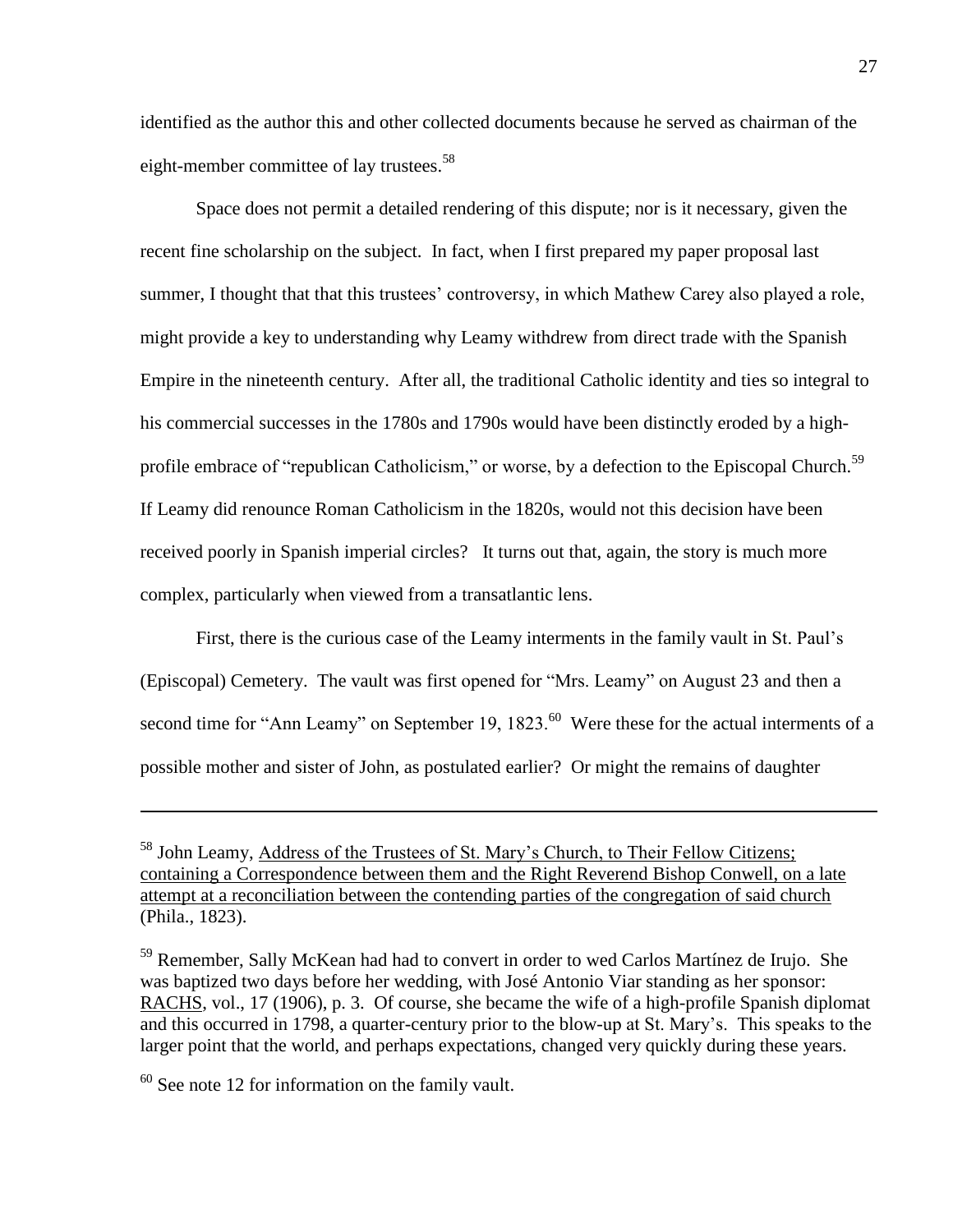Margaret have been moved from the grounds of St. Mary"s to St. Paul"s by John"s wife and adult daughter during the controversy? [The wording of the source I used is imprecise and must be checked on-site the next time I am in Philadelphia.] In any event, it is clear that by 1823, John Leamy had decided that the remains of loved ones henceforth would rest in an Episcopal, not Roman Catholic cemetery. However, this was hardly Leamy"s first encounter with the Protestant church. Recall that in 1811 he had urged the elder Hamilton to send son John to Episcopal services if Catholic ones were unavailable. And, John Leamy"s wife may well have been Episcopalian, for they were married in 1793, not in St. Mary"s or St. Joseph"s (Roman Catholic), but rather in Christ"s Church (Episcopal). Elizabeth Leamy is listed as "Catholic" in only one of her children's four baptismal records from St. Joseph's (with the youngest one's not yet located); this could have been a clerical error, or perhaps she had formally converted at some point. <sup>61</sup> Still, it does appear that the Leamys had a somewhat fluid—and decidedly not Peninsular—outlook towards cross-denominational activities from the earliest years of their marriage. Perhaps it was this ecumenical mindset that helped frame and sustain his antagonism against ecclesiastical authority at St. Mary"s.

Nevertheless, the religious controversy cannot in itself fully explain John Leamy"s shifting relationship with the Spanish Empire for another compelling reason. The chronology is off by at least a decade; recall that he barely alluded to Spain and its colonies in any of the letters to the Hamiltons throughout the 1810s, well before the troubles at St. Mary"s commenced. Moreover, his recorded business interests seemed centered firmly upon underwriting activities and other possible investments in Philadelphia during that decade. It appeared as if John Leamy had gone in

<sup>&</sup>lt;sup>61</sup> RACHS, vol. 16 (1905), p. 330, for "John and his wife Elizabeth, Catholics" in 1796. For the other baptisms, he was listed separately as "Catholic" and no designation followed her name.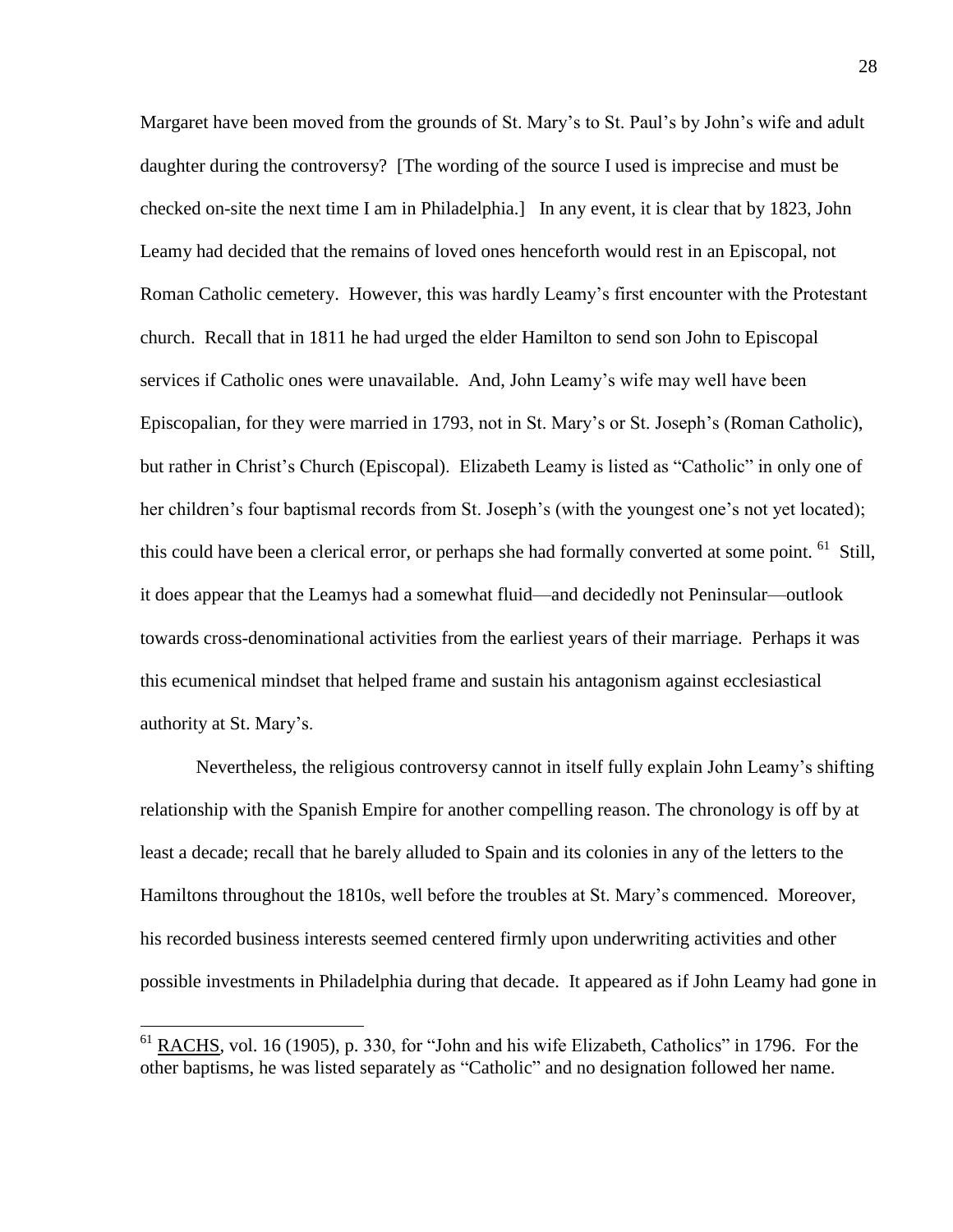another direction, pulling back and away from the destabilized Spanish Empire. But then, in that final letter to James Hamilton, Jr. in 1822, Leamy dropped a bombshell regarding his son: "John is in the Island of Porto Rico where he has been since the latter part of 1820 deeply engaged in commercial pursuits."<sup>62</sup> There is no further elaboration or explanation of this unexpected piece of news in sources on this side of the Atlantic. However, some documents from Spain confirm that Leamy had successfully petitioned the Spanish Court in 1818 to grant lands to his son to establish himself in Puerto Rico. The value of the lands was set at the equivalent of the loss of over 13,000 pesos that Leamy had suffered in the service of Spain while trying to send foodstuffs to the Yucatán.<sup>63</sup>

So how and why did the younger John end up in Puerto Rico in 1820? John Leamy certainly had the wherewithal to set up his only son either in Philadelphia, where he had numerous irons in commercial fires, or in western Pennsylvania, where opportunities certainly existed after the War of 1812 and the Hamiltons could be relied upon to smooth the way. This is an intriguing—and probably unanswerable-- question. Perhaps there was an estrangement or scandal, and the son needed to be removed from Philadelphia. Perhaps it was the younger John himself who chose to leave home. Perhaps the father judged his son incapable of carrying on the family insurance business or of doing well if placed with nearby associates. But any speculation

 $62$  Leamy to James Hamilton, Jr., Phila., June 27, 1822, JHC, HSP.

 $^{63}$  Archivo General de Indias (Sevilla), Estado, 17, n. 28, 1-4. On June 23, 1818, Don Luis de Onís, Minister of Spain to the United States, had written to recommend that John Leamy be granted lands in Puerto Rico "equivalent in value to the losses he had suffered" in the "service of Spain." A royal order approving this concession was issued on October 27, 1818. Leamy was identified as "an Irish merchant established in Philadelphia, educated in Seville and very attached to Spain ["muy adicto a España"]." "Juan Antonio," his son, was described as "a young man of talent and exemplary conduct," although such language was used frequently to portray petitioners in the most favorable light.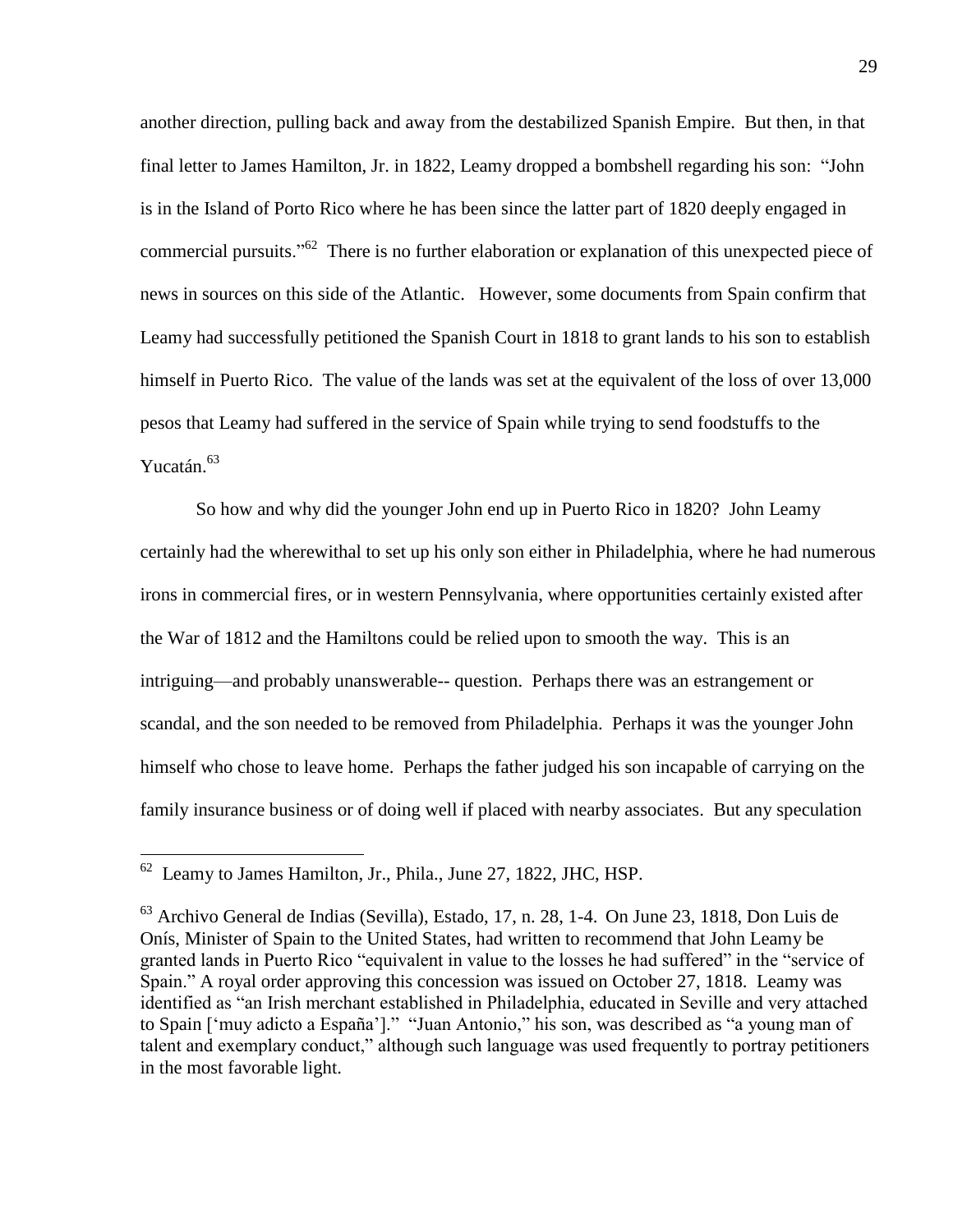must take into account where and when the junior Leamy went, to a location that just might have been perceived as a promising new frontier, perhaps even the next Cuba.

In other words, it is possible that John Leamy made the strategic decision to install his son on Spain"s eastern Caribbean island, in light of several dramatic changes throughout the Spanish Empire. In the Peninsula itself, the 1810s had been an incredibly tumultuous time, as the Napoleonic Wars played out. His close friend, Richard Meade, was caught up in a series of difficulties while serving then as U.S. consul in Cádiz.<sup>64</sup> If the metropolitan situation was so volatile, then Leamy"s prior contacts no longer proved useful, a point underscored when he tried to help out his former fellow directors at the Insurance Company of North America.<sup>65</sup> This may have driven home to Leamy the realization that the mercantilist system of the 1780s and 1790s, under which he had thrived, truly had crumbled. In this time of upheaval, it certainly made sense to focus on domestic investment, to buy real estate in Philadelphia, as well as stock in banks, canal and coal companies.<sup>66</sup>

Moreover, several regions of the Spanish American mainland were in revolt, a fact continually reinforced by the arrival of many "displaced Pan-Americans," such as Manuel Torres, in Philadelphia.<sup>67</sup> The presence of such revolutionaries in the city was undoubtedly what inspired

 $64$  U.S. Senate [24<sup>th</sup> Congress, 1<sup>st</sup> session], "Report of the Committee on Foreign Affairs, to whom was referred the petition of Margaret Meade, widow and executrix of Richard W. Meade, March 11, 1836, (Washington, D.C., 1836).

 $<sup>65</sup>$  James, Biography of a Business, p. 116. In the 1810s, The INA tried unsuccessfully to settle</sup> claims against Spain by working through the widow of Maurice Roberts, a Cádiz merchant John Leamy had known.

<sup>66</sup> Last Will and Testament of John Leamy, July 18, 1839, Philadelphia City Archives. Unfortunately, the will does not specify what years his domestic assets were acquired.

<sup>67</sup> Richard A. Warren, "Displaced "Pan-Americans" and the Transformation of the Catholic Church in Philadelphia, 1789-1850," The Pennsylvania Magazine of History and Biography, CXXVIII, No. 4 (October 2004), 343- 366.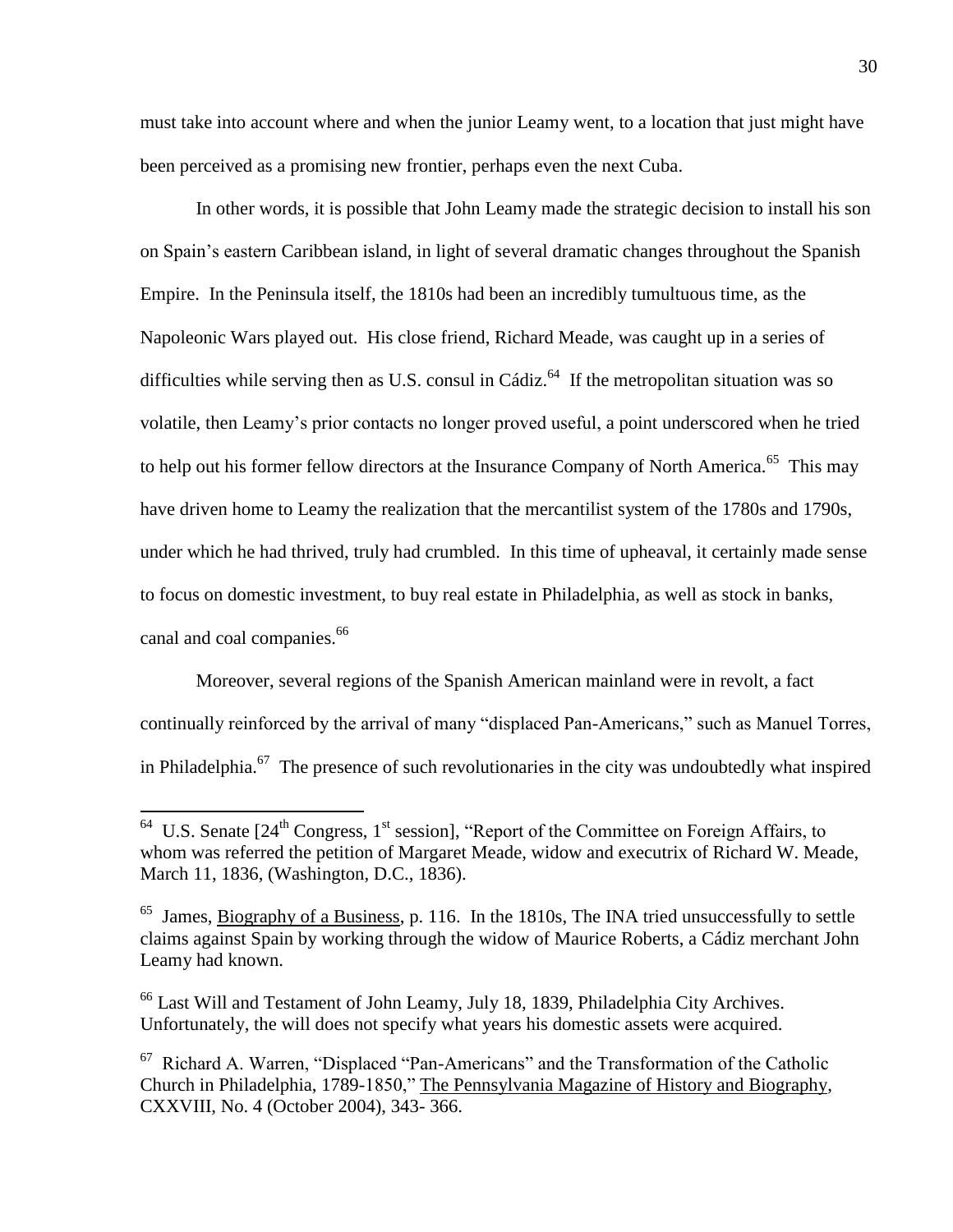Mathew Carey to reprint works ordered from Spain for distribution in South America.<sup>68</sup> Still, the situation remained highly volatile in the 1810s, not to mention that Leamy lacked trusted contacts in these soon-to-be former colonies. Meanwhile, although Cuba remained loyal to the Spanish Crown, creoles exacted a price for that loyalty. In 1818, Spain was forced by its planter-merchant class to open the "ever faithful isle" to free trade. Hundreds, if not thousands of shippers from North America, Great Britain, France and Spain competed in this expanding market. For Leamy, the time had passed to profit from once privileged trading opportunities with the island. But might he have utilized his knowledge of and experiences within the Spanish Empire to forecast that the next Cuba would be Puerto Rico? Was it here, in this emerging corner of a realigned Spanish Atlantic, that John Leamy saw opportunity for his son?

 Between 1878 and 1881, some four decades after Leamy"s death, a file slowly made its way through government offices in Madrid.<sup>69</sup> It tells a very convoluted and incomplete tale. Representatives of "the heirs of John Leamy" were trying to claim 13,086 pesos, the value of the royal concession from 1818, from which his son had been supposed to receive the equivalent in lands in Puerto Rico. Bureaucrats in the Ministerio de Ultramar kept writing to authorities on the island for information regarding the claim. Eventually, after insisting that offices there had been turned upside down, the archivist for the Intendant of Puerto Rico conceded that, while they had found references to the grant, they could not determine in which jurisdiction any such lands might

<sup>&</sup>lt;sup>68</sup>Earl L. Bradsher, Mathew Carey: Editor, Author and Publisher, A Study in American Literary Development (New York, 1966), p. 68. Efforts to supply Buenos Aires failed, but Carey then tried to send works to Caracas. In 1822, he also printed a two-volume Spanish dictionary. <sup>69</sup> Expediente promovido por D. Julián Castellanos y Velasco, apoderado de Doña Georgiana Chacόn que a su vez lo es de los herederos de D. Juan Leamy…, Archivo Histόrico Nacional (Madrid), Ultramar, 1244, exp. 3, 1878-1881. I have not been able to identify Georgiana Chacόn, who is named on the title page only, but recall that Ann Leamy died in 1878.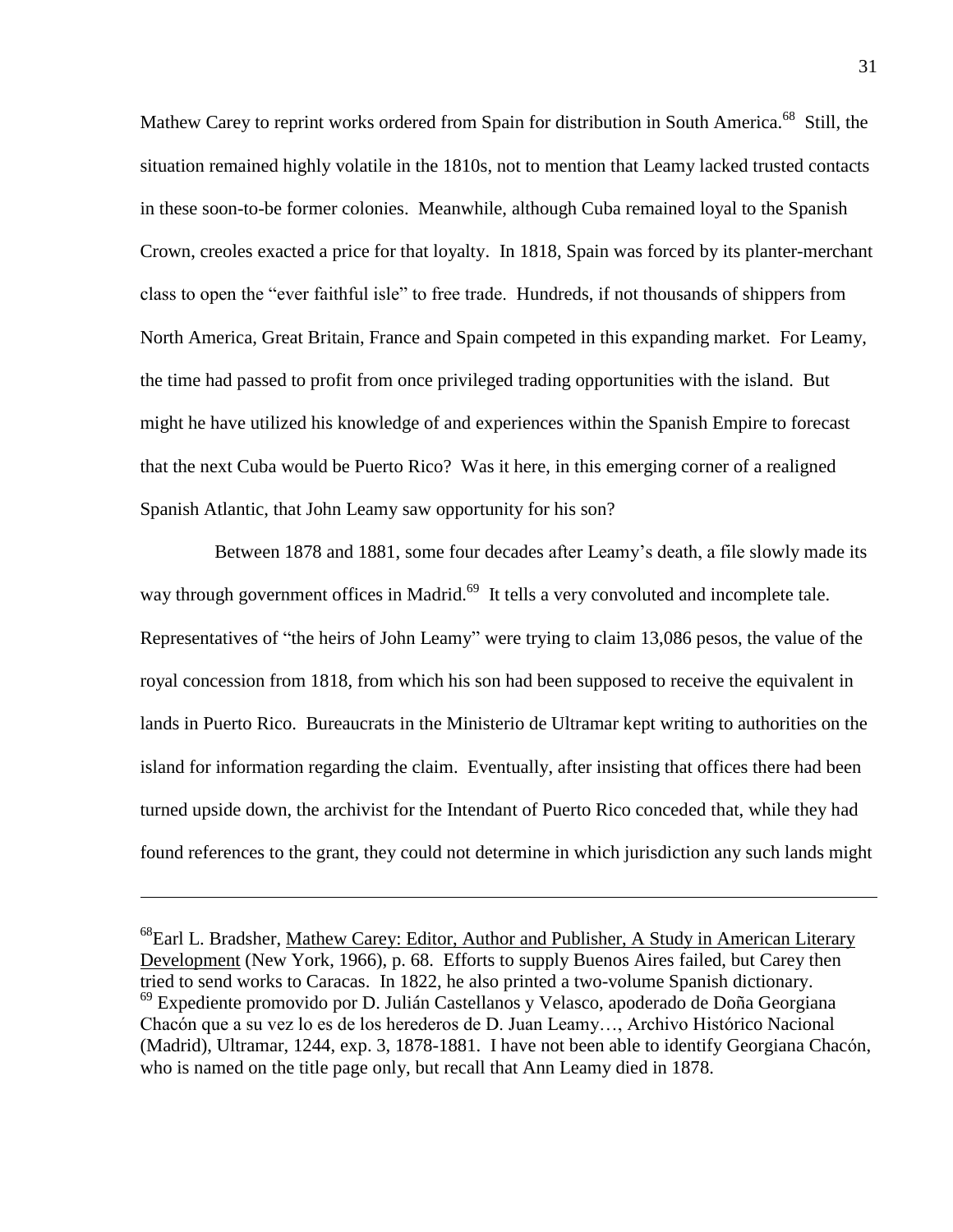have laid. In effect, the lack of proper documentation meant that the heirs' claim could not be substantiated. So in the end, it appears that Leamy's "services to Spain" went unrewarded.

Still, from the 1818 concession, it is evident that John Leamy had not given up on trying to profit from ventures set in what remained of the Spanish Empire. By the mid-1820s, while embroiled in the lay trustees" controversy at St. Mary"s, he was listed in the Philadelphia city directories as vice-consul for Spain. Perhaps Leamy believed that the political situation in the Peninsula had stabilized, and that he would be able to renew or develop imperial contacts that might benefit his son. As for the younger Leamy, there are a few tantalizing references in the Papers of Henry Clay that suggest that he was busy pursuing other opportunities beyond landholding in Puerto Rico. Rather, with one James Ledlie he had set up a firm, Ledlie and Leamy, on Martinique, as early as 1817, thus predating his father's efforts on his behalf in the Spanish colony. But by 1825, this partnership had dissolved and Leamy had authorized his father in Philadelphia to act on his behalf "in [his] absence."<sup>70</sup> That same year, the younger Leamy made several inquiries to the U.S. Department of State, expressing impatience with the settlement of a claim against the Colombian government involving the ship *Liberty* in 1817. Finally, Clay himself replied on September 5, 1825:

If there has been some incidental official delays [sic] in the transmission of that bill, occasioning you the loss of a small amount of interest, you should reflect upon the multifarious duties belonging to the Office, which prevent an exclusive attention to any one matter, however important to the individual particularly interested that matter may be. Besides the arrangement with the Colombian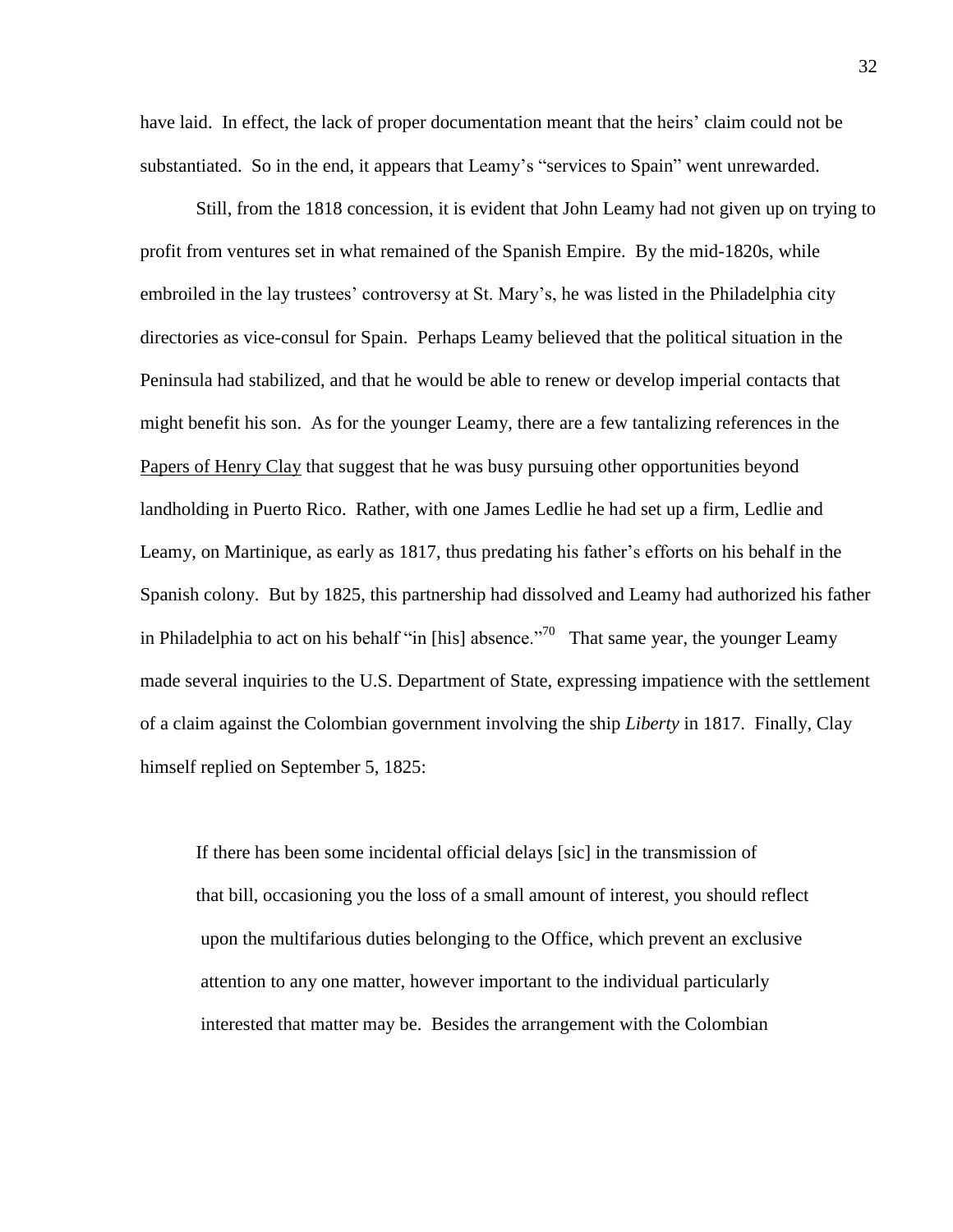Government is marked by a high degree of liberality towards you.<sup>71</sup>

Following this brush off, the trail of the son goes dry for nearly a decade, until February 2, 1835. On this date, the family vault at Old St. Paul"s was opened for "John Leamy." He was then but a few months shy of his fortieth birthday.

# **The Leamy Legacy**

 $\overline{a}$ 

Both Mathew Carey and John Leamy died in Philadelphia in 1839, on September 16 and in early December respectively. That year, his entry in the Philadelphia Directory read: "John Leamy, gent. 5 York buildings."<sup>72</sup> On July 18, Leamy, "merchant and late President of the Marine Insurance Co. of Philadelphia," signed his last will and testament. It is a relatively brief document, listing three homes (on Arch and Walnut Streets and in Blackberry Alley) from which he drew mortgage payments or rents. The country home north of the city was never even mentioned. To his heir, "wife Elizabeth Leamy for herself and oldest daughter Ann," he left "all the residue and remainder of my Estate real and personal," listing unspecified amounts of stock and loans in the Union Canal Co., the Schuykill Navigation Co., the Mechanics" Bank of Philadelphia, the Marine Insurance Company of Philadelphia, the Lehigh Coal and Navigation

 $^{72}$  A. McElroy's Philadelphia Directory for 1839... (Phila., Isaac Ashmead Co., 1839), p. 143.

<sup>&</sup>lt;sup>70</sup> James F. Hopkins, ed., The Papers of Henry Clay, Volume 4, Secretary of State, 1825 (Univ. Press of Kentucky, 1972), pp. 124, 245-246, 394, 585, 599, 606, 617.

<sup>&</sup>lt;sup>71</sup> H. Clay to John A. Leamy, Esqr., Department of State,  $5<sup>th</sup>$  September 1825, in Hopkins, ed., Papers of Henry Clay, vol. 4, pp. 620-621.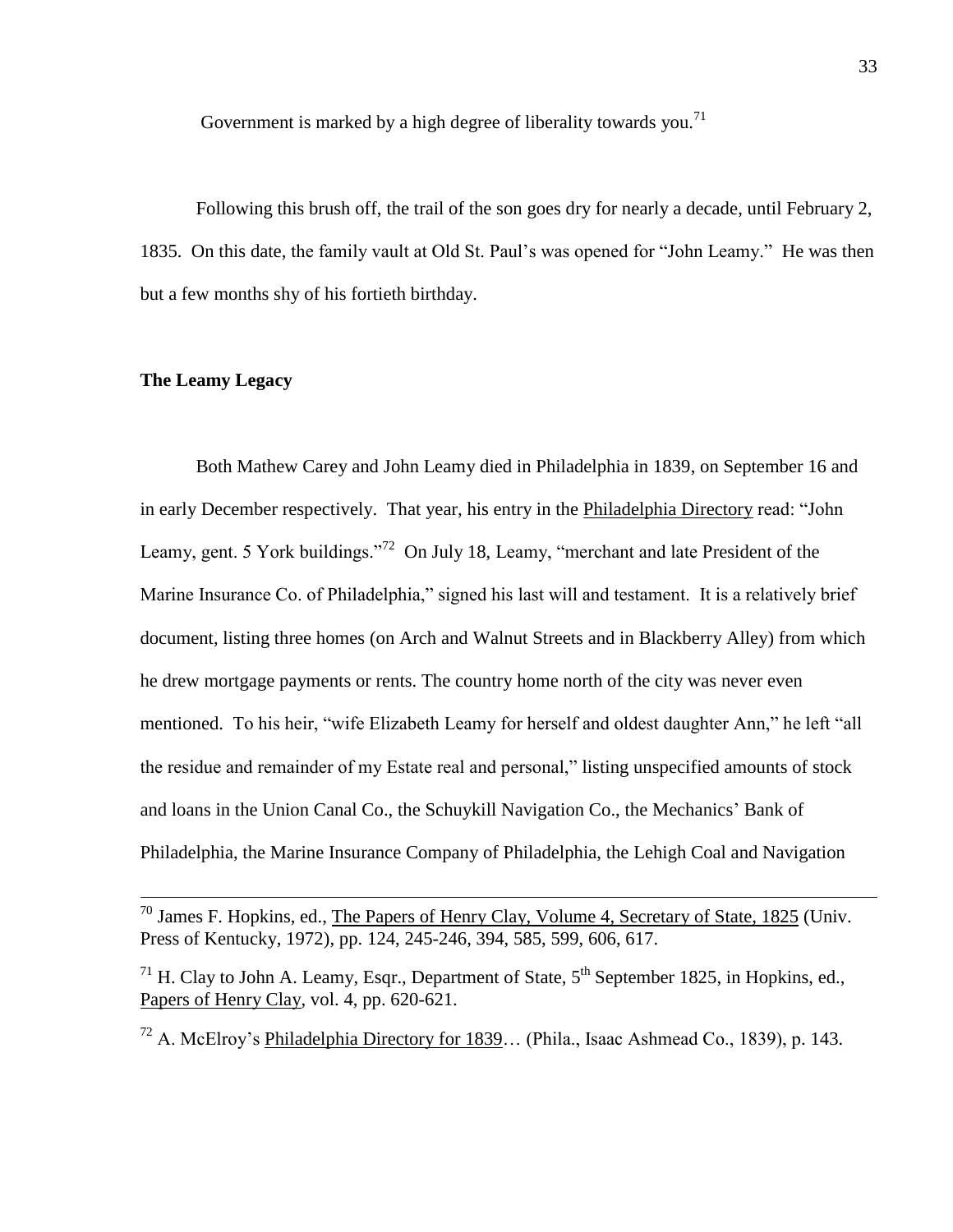Co., and the Bank of the United States of Pennsylvania.<sup>73</sup> None of these assets was valued, so we cannot estimate the size of his fortune. Then, on December 5, the vault was opened again, and John Leamy, the Irish-born "gentleman" who was educated in Spain and who prospered so well for so longin Philadelphia, was laid to rest at St. Paul's.<sup>74</sup>

His estate must have held considerable value. And, in a very interesting twist, the lay trustees" controversy at St. Mary"s probably prevented the Roman Catholic Church from receiving a most generous philanthropic legacy. In 1852, Miss Ann Leamy and her sister, Mrs. Elizabeth Stout, donated "the home of their parents and the resort of their own youth" to the Episcopal Church. The summer mansion and grounds near Front Street and Lehigh Avenue served as the initial site of the Hospital of the Protestant Episcopal Church in Philadelphia. Later, the sisters' own wills established trust funds that endowed the construction of a retirement home in Mt. Airy for Episcopal women; "Leamy Home" opened in 1903.<sup>75</sup> Furthermore, on December 15, 1878, The New York Times reported that the late Ann Leamy had also bequeathed \$5,000 to a halfdozen benevolent societies and additional funds from her inheritance for a home for old men.<sup>76</sup>

<sup>75</sup> The Hospital of the Protestant Episcopal Church in Philadelphia: Its Origin, Progress, Work, and Wants (Phila., 1869), pp. 12-13, 16, 19, 27 excerpted at [http://kennethwmilano.com/page/LinkClick.aspx?link=152&tabid=234.](http://kennethwmilano.com/page/LinkClick.aspx?link=152&tabid=234) For more on The Leamy Home, also see [http://www.cathedralvillage.com/downloads/OurHistory.pdf.](http://www.cathedralvillage.com/downloads/OurHistory.pdf)

 $^{73}$  Last Will and Testament of John Leamy, July 18, 1839, Philadelphia City Archives.

 $74$  The family vault was opened for Elizabeth Leamy on Sept. 5, 1845; see Barratt, as cited in note 12. The final resting place of Ann Leamy has not been ascertained.

<sup>&</sup>lt;sup>76</sup> The New York Times, General Notes, December 15, 1878, at [http://query.nytimes.com/mem/archive](http://query.nytimes.com/mem/archive-free/pdf?res=F30B1EF73E5A137B93C7A81789D95F4C8784F9)[free/pdf?res=F30B1EF73E5A137B93C7A81789D95F4C8784F9.](http://query.nytimes.com/mem/archive-free/pdf?res=F30B1EF73E5A137B93C7A81789D95F4C8784F9)